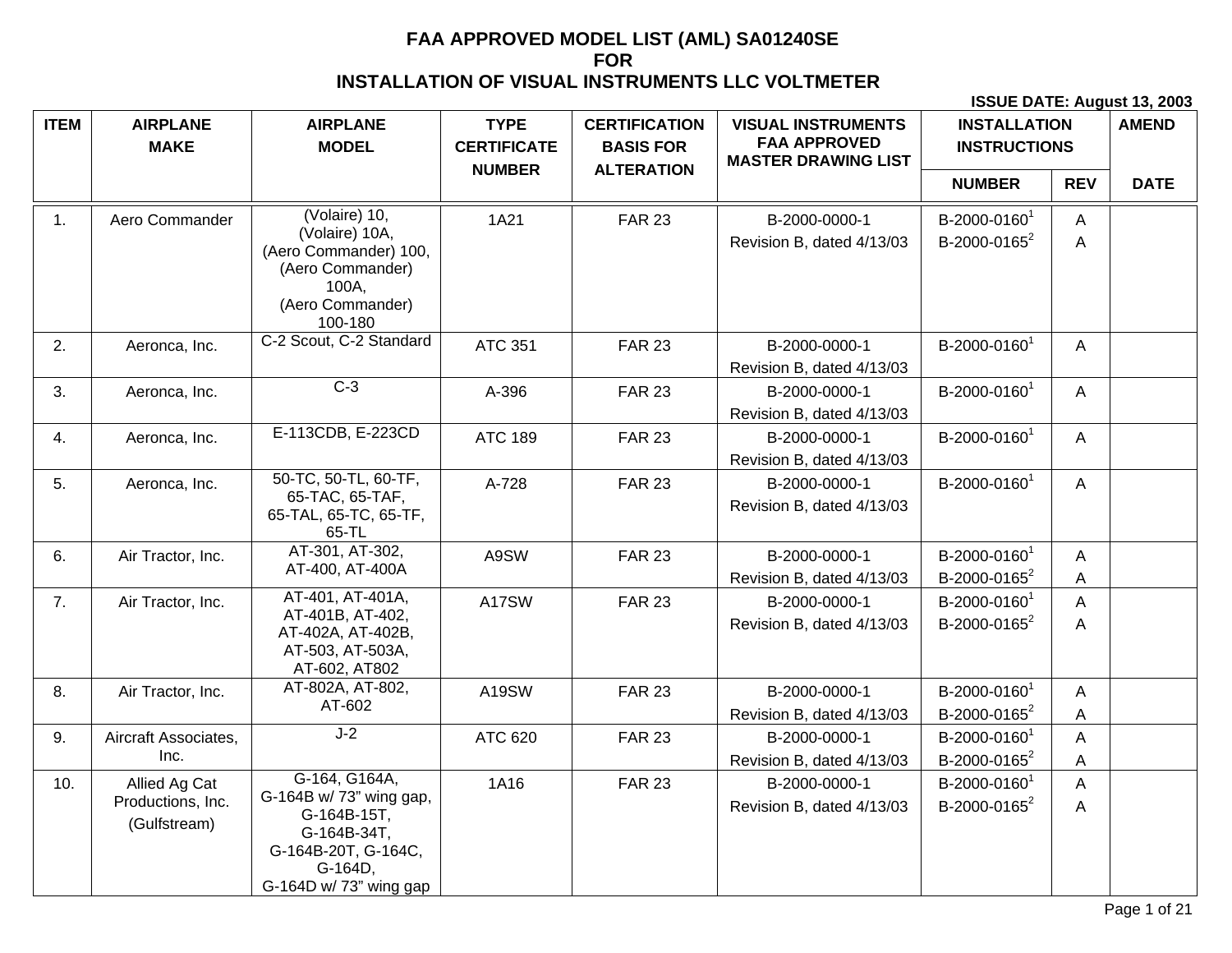| <b>ITEM</b> | <b>AIRPLANE</b><br><b>MAKE</b>                                               | <b>AIRPLANE</b><br><b>MODEL</b>                                                                                                             | <b>TYPE</b><br><b>CERTIFICATE</b> | <b>CERTIFICATION</b><br><b>BASIS FOR</b> | <b>VISUAL INSTRUMENTS</b><br><b>FAA APPROVED</b><br><b>MASTER DRAWING LIST</b> | <b>INSTALLATION</b><br><b>INSTRUCTIONS</b>           |            | <b>AMEND</b> |
|-------------|------------------------------------------------------------------------------|---------------------------------------------------------------------------------------------------------------------------------------------|-----------------------------------|------------------------------------------|--------------------------------------------------------------------------------|------------------------------------------------------|------------|--------------|
|             |                                                                              |                                                                                                                                             | <b>NUMBER</b>                     | <b>ALTERATION</b>                        |                                                                                | <b>NUMBER</b>                                        | <b>REV</b> | <b>DATE</b>  |
| 11.         | American Champion<br>Aircraft Corp.<br>(Bellanca)<br>(Champion)<br>(Aeronca) | 7AC, 7ACA, S7AC,<br>7BCM, 7CCM, S7CCM,<br>7DC, S7DC, 7EC,<br>S7EC, 7FC, 7GC,<br>7GCA, 7GCAA, 7GCB,<br>7GCBA, 7GCBC, 7HC,<br>7JC, 7KC, 7KCAB | A-759                             | <b>FAR 23</b>                            | B-2000-0000-1<br>Revision B, dated 4/13/03                                     | B-2000-0160 <sup>1</sup><br>B-2000-0165 <sup>2</sup> | A<br>A     |              |
| 12.         | American Champion<br>Aircraft Corp.<br>(Bellanca)<br>(Champion)<br>(Aeronca) | 11AC, S11AC, 11BC,<br>S11BC                                                                                                                 | A-761                             | <b>FAR 23</b>                            | B-2000-0000-1<br>Revision B, dated 4/13/03                                     | B-2000-0160 <sup>1</sup><br>B-2000-0165 <sup>2</sup> | A<br>A     |              |
| 13.         | American Champion<br>Aircraft Corp.<br>(Bellanca)<br>(Champion)<br>(Aeronca) | 8KCAB, 8GCBC                                                                                                                                | A-21CE                            | <b>FAR 23</b>                            | B-2000-0000-1<br>Revision B, dated 4/13/03                                     | B-2000-0160 <sup>1</sup><br>B-2000-0165 <sup>2</sup> | A<br>A     |              |
| 14.         | Arctic Aircraft Co.<br>(Previously<br>Interstate<br>Engineering)             | S-1A, S-1A-65F,<br>S-1A-85F, S-1A-90F                                                                                                       | A-737                             | <b>FAR 23</b>                            | B-2000-0000-1<br>Revision B, dated 4/13/03                                     | B-2000-0160 <sup>1</sup><br>B-2000-0165 <sup>2</sup> | A<br>A     |              |
| 15.         | Arctic Aircraft Co.<br>(Previously<br>Interstate<br>Engineering)             | S-1B1, S-1B2                                                                                                                                | A-754                             | <b>FAR 23</b>                            | B-2000-0000-1<br>Revision B, dated 4/13/03                                     | B-2000-0160 <sup>1</sup><br>B-2000-0165 <sup>2</sup> | A<br>A     |              |
| 16.         | Sky International,<br>Inc. (Aviat)                                           | <b>Husky</b><br>A-1, A-1A, A-1B                                                                                                             | A22NM                             | <b>FAR 23</b>                            | B-2000-0000-1<br>Revision B, dated 4/13/03                                     | B-2000-0160 <sup>1</sup><br>B-2000-0165 <sup>2</sup> | A<br>Α     |              |
| 17.         | Quality Aerospace,<br>Inc. (Ayres)                                           | S2R-T11, S2R-T15,<br>S2R-R1340                                                                                                              | A3SW                              | <b>FAR 23</b>                            | B-2000-0000-1<br>Revision B, dated 4/13/03                                     | B-2000-0160 <sup>1</sup>                             | A          |              |
| 18.         | Quality Aerospace,<br>Inc. (Ayres)                                           | S2R-T34, S2R-T45,<br>S2R-T65, S2R-T660                                                                                                      | A4SW                              | <b>FAR 23</b>                            | B-2000-0000-1<br>Revision B, dated 4/13/03                                     | B-2000-0160 <sup>1</sup><br>B-2000-0165 <sup>2</sup> | A<br>Α     |              |
| 19.         | <b>Ballauer</b><br>(Funk Aircraft Co.)                                       | Funk C                                                                                                                                      | 2-564                             | <b>FAR 23</b>                            | B-2000-0000-1<br>Revision B, dated 4/13/03                                     | B-2000-0160 <sup>1</sup><br>B-2000-0165 <sup>2</sup> | A<br>A     |              |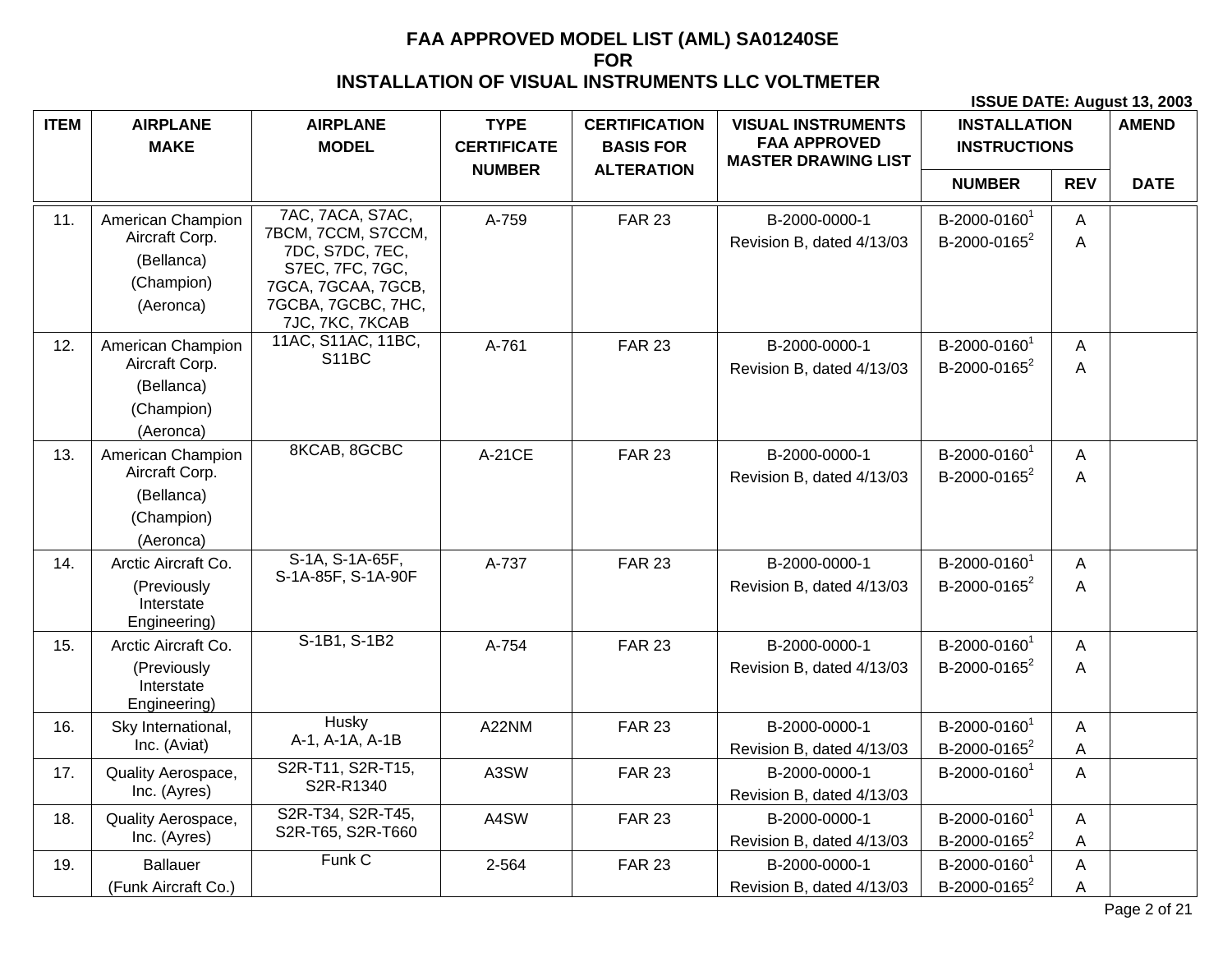| <b>ITEM</b> | <b>AIRPLANE</b><br><b>MAKE</b> | <b>AIRPLANE</b><br><b>MODEL</b>                                                                                                                     | <b>TYPE</b><br><b>CERTIFICATE</b> | <b>CERTIFICATION</b><br><b>BASIS FOR</b> | <b>VISUAL INSTRUMENTS</b><br><b>FAA APPROVED</b><br><b>MASTER DRAWING LIST</b> | <b>INSTALLATION</b><br><b>INSTRUCTIONS</b> |            | <b>AMEND</b> |
|-------------|--------------------------------|-----------------------------------------------------------------------------------------------------------------------------------------------------|-----------------------------------|------------------------------------------|--------------------------------------------------------------------------------|--------------------------------------------|------------|--------------|
|             |                                |                                                                                                                                                     | <b>NUMBER</b>                     | <b>ALTERATION</b>                        |                                                                                | <b>NUMBER</b>                              | <b>REV</b> | <b>DATE</b>  |
| 20.         | Raytheon Aircraft              | C18S                                                                                                                                                | A-757                             | <b>FAR 23</b>                            | B-2000-0000-1                                                                  | B-2000-0160 <sup>1</sup>                   | A          |              |
|             | Company<br>(Beech)             |                                                                                                                                                     |                                   |                                          | Revision B, dated 4/13/03                                                      | B-2000-0165 <sup>2</sup>                   | A          |              |
| 21.         | Raytheon Aircraft              | 3N, 3NM, 3TM, JRB-6,<br>D18C, D18S, E18S,                                                                                                           | A-765                             | <b>FAR 23</b>                            | B-2000-0000-1                                                                  | B-2000-0160 <sup>1</sup>                   | A          |              |
|             | Company<br>(Beech)             | RC-45J, E18S-9700,<br>G18S, H-18, C-45H,<br>C-45G, TC-45G, C-45H,<br>TC-45H, TC-45J,                                                                |                                   |                                          | Revision B, dated 4/13/03                                                      | B-2000-0165 <sup>2</sup>                   | A          |              |
| 22.         | Raytheon Aircraft              | 19A, 23, A23, A23-19,                                                                                                                               | A <sub>1</sub> CE                 | <b>FAR 23</b>                            | B-2000-0000-1                                                                  | B-2000-0160 <sup>1</sup>                   | A          |              |
|             | Company<br>(Beech)             | A23-24, A23A, A24,<br>A24R, B19, B23, B24R,<br>C23, M19A                                                                                            |                                   |                                          | Revision B, dated 4/13/03                                                      | B-2000-0165 <sup>2</sup>                   | Α          |              |
| 23.         | Raytheon Aircraft              | 35-33, 35-A33, 35-B33,                                                                                                                              | 3A15                              | <b>FAR 23</b>                            | B-2000-0000-1                                                                  | B-2000-0160 <sup>1</sup>                   | A          |              |
|             | Company<br>(Beech)             | 35-C33, 35-C33A, 36,<br>A36, A36TC, B36TC,<br>E33, E33A, E33C, F33,<br>F33A, F33C, G33, H35,<br>J35, K35, M35, N35,<br>P35, S35, V35, V35A,<br>V35B |                                   |                                          | Revision B, dated 4/13/03                                                      | B-2000-0165 <sup>2</sup>                   | A          |              |
| 24.         | Raytheon Aircraft              | 45, A45, D45                                                                                                                                        | 5A3                               | <b>FAR 23</b>                            | B-2000-0000-1                                                                  | B-2000-0160 <sup>1</sup>                   | A          |              |
|             | Company<br>(Beech)             |                                                                                                                                                     |                                   |                                          | Revision B, dated 4/13/03                                                      | B-2000-0165 <sup>2</sup>                   | Α          |              |
| 25.         | Raytheon Aircraft              | 50, B50, C50, D50,<br>D50A, D50B, D50C,                                                                                                             | 5A4                               | <b>FAR 23</b>                            | B-2000-0000-1                                                                  | B-2000-0160 <sup>1</sup>                   | A          |              |
|             | Company<br>(Beech)             | D50E, D50E-5990                                                                                                                                     |                                   |                                          | Revision B, dated 4/13/03                                                      | B-2000-0165 <sup>2</sup>                   | A          |              |
| 26.         | Raytheon Aircraft              | 60, A60, B60                                                                                                                                        | A12CE                             | <b>FAR 23</b>                            | B-2000-0000-1                                                                  | B-2000-0160 <sup>1</sup>                   | A          |              |
|             | Company<br>(Beech)             |                                                                                                                                                     |                                   |                                          | Revision B, dated 4/13/03                                                      | B-2000-0165 <sup>2</sup>                   | A          |              |
| 27.         | Raytheon Aircraft              | 76                                                                                                                                                  | A29CE                             | <b>FAR 23</b>                            | B-2000-0000-1                                                                  | B-2000-0160 <sup>1</sup>                   | A          |              |
|             | Company<br>(Beech)             |                                                                                                                                                     |                                   |                                          | Revision B, dated 4/13/03                                                      | B-2000-0165 <sup>2</sup>                   | A          |              |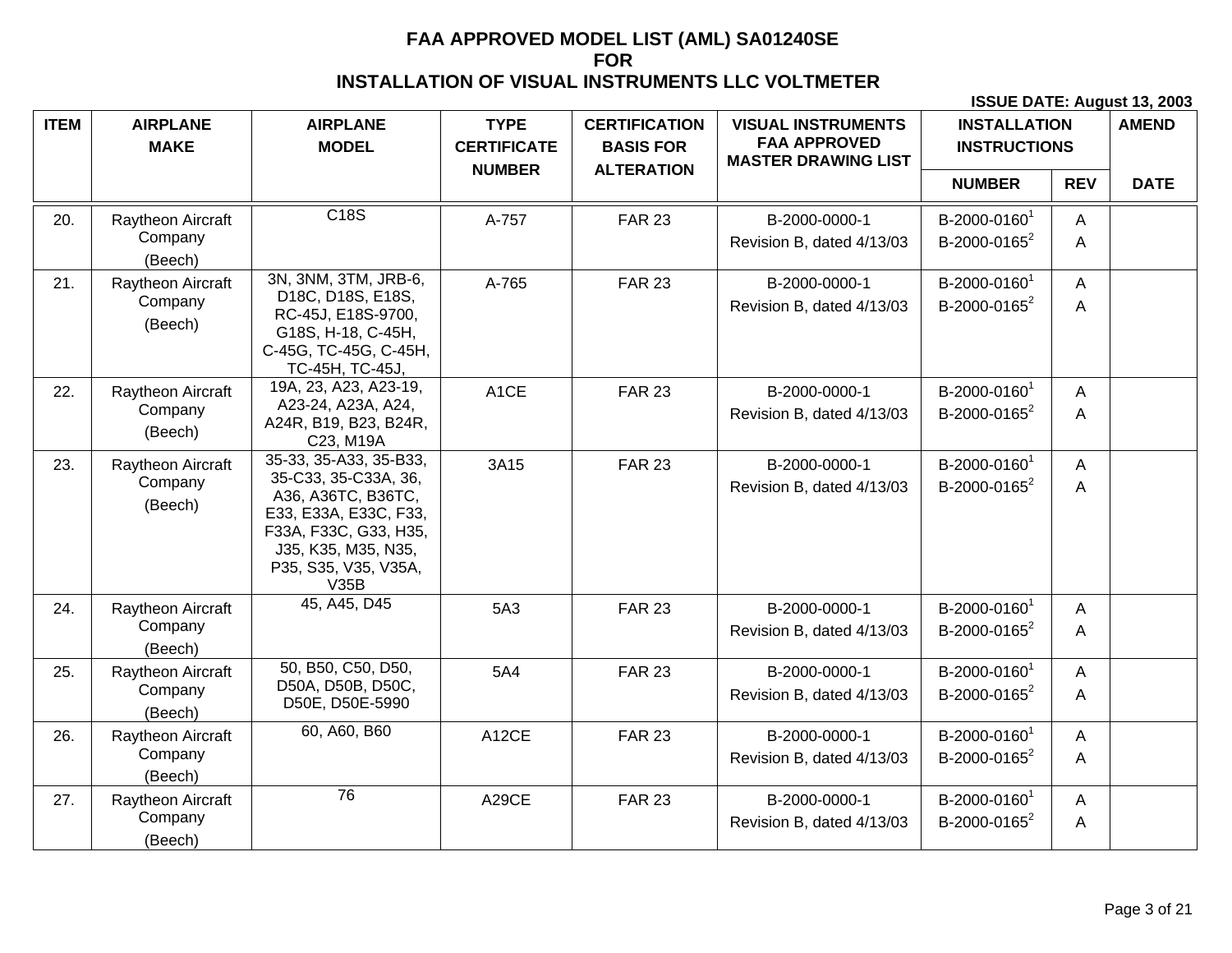| <b>ITEM</b> | <b>AIRPLANE</b>                       | <b>AIRPLANE</b>                             | <b>TYPE</b>                         | <b>CERTIFICATION</b>                  | <b>VISUAL INSTRUMENTS</b><br><b>FAA APPROVED</b> | <b>INSTALLATION</b>      |            | <b>AMEND</b> |
|-------------|---------------------------------------|---------------------------------------------|-------------------------------------|---------------------------------------|--------------------------------------------------|--------------------------|------------|--------------|
|             | <b>MAKE</b>                           | <b>MODEL</b>                                | <b>CERTIFICATE</b><br><b>NUMBER</b> | <b>BASIS FOR</b><br><b>ALTERATION</b> | <b>MASTER DRAWING LIST</b>                       | <b>INSTRUCTIONS</b>      |            |              |
|             |                                       |                                             |                                     |                                       |                                                  | <b>NUMBER</b>            | <b>REV</b> | <b>DATE</b>  |
| 28.         | Raytheon Aircraft                     | $\overline{77}$                             | A30CE                               | <b>FAR 23</b>                         | B-2000-0000-1                                    | B-2000-0160 <sup>1</sup> | A          |              |
|             | Company<br>(Beech)                    |                                             |                                     |                                       | Revision B, dated 4/13/03                        | B-2000-0165 <sup>2</sup> | Α          |              |
| 29.         | Raytheon Aircraft                     | B95A, D95A, E95,                            | 3A16                                | <b>FAR 23</b>                         | B-2000-0000-1                                    | B-2000-0160 <sup>1</sup> | A          |              |
|             | Company                               | 95-55, 95-A55, 95-B55,<br>95-B55A, 95-B55B, |                                     |                                       | Revision B, dated 4/13/03                        | B-2000-0165 <sup>2</sup> | A          |              |
|             | (Beech)                               | 95-C55, 95-C55A, D55,                       |                                     |                                       |                                                  |                          |            |              |
|             |                                       | D55A, E55A, 56TC, 58,<br>58A, 95, B95       |                                     |                                       |                                                  |                          |            |              |
| 30.         | <b>Bell Helicopter</b>                | 47B, 47B3, 47D, 47G,                        | $H-1$                               | <b>FAR 27</b>                         | B-2000-0000-1                                    | B-2000-0160 <sup>1</sup> | A          |              |
|             | Textron (Bell)                        | 47G-2, 47E, 47B, 47D1,<br>47H-1             |                                     |                                       | Revision B, dated 4/13/03                        | B-2000-0165 <sup>2</sup> | A          |              |
| 31.         | <b>Bell Helicopter</b>                | 47G-2A, 47G-2A-1,                           | 2H <sub>3</sub>                     | <b>FAR 27</b>                         | B-2000-0000-1                                    | B-2000-0160 <sup>1</sup> | A          |              |
|             | Textron (Bell)                        | 47G-3, 47G-3B,<br>47G-3B-1, 47G-4,          |                                     |                                       | Revision B, dated 4/13/03                        | B-2000-0165 <sup>2</sup> | A          |              |
|             |                                       | 47G-4A, 47G-5,                              |                                     |                                       |                                                  |                          |            |              |
|             |                                       | 47G-3B-2, 47G-5A,<br>47G-3B-2A              |                                     |                                       |                                                  |                          |            |              |
| 32.         | Alexandria Aircraft                   | 17-30A, 17-31A,                             | A18CE                               | <b>FAR 23</b>                         | B-2000-0000-1                                    | B-2000-0160 <sup>1</sup> | A          |              |
|             | LLC (Bellanca)                        | 17-31ATC                                    |                                     |                                       | Revision B, dated 4/13/03                        | B-2000-0165 <sup>2</sup> | A          |              |
| 33.         | Alexandria Aircraft                   | 14-19, 14-19-2, 14-19-3,                    | 1A3                                 | <b>FAR 23</b>                         | B-2000-0000-1                                    | B-2000-0160 <sup>1</sup> | A          |              |
|             | LLC (Bellanca)                        | 14-19-3A, 17-30, 17-31,<br>17-31TC          |                                     |                                       | Revision B, dated 4/13/03                        | B-2000-0165 <sup>2</sup> | A          |              |
| 34.         | <b>British Aerospace</b>              | Beagle B.121                                | A22EU                               | <b>FAR 23</b>                         | B-2000-0000-1                                    | B-2000-0160 <sup>1</sup> | A          |              |
|             |                                       | Series 1, 2 & 3                             |                                     |                                       | Revision B, dated 4/13/03                        | B-2000-0165 <sup>2</sup> | A          |              |
| 35.         | Aircraft Parts and                    | A, A-2, A-3, A-4, A-5,                      | A-758                               | <b>FAR 23</b>                         | B-2000-0000-1                                    | B-2000-0160 <sup>1</sup> | A          |              |
|             | Development Corp.<br>(Aero Commander) | A-5T, A-6, A-7, A-7T,<br>A-9, A-9B          |                                     |                                       | Revision B, dated 4/13/03                        | B-2000-0165 <sup>2</sup> | A          |              |
| 36.         | Cessna Aircraft                       | 120, 140                                    | A-768                               | <b>FAR 23</b>                         | B-2000-0000-1                                    | B-2000-0160 <sup>1</sup> | A          |              |
|             | (Also see Reims)                      |                                             |                                     |                                       | Revision B, dated 4/13/03                        | B-2000-0165 <sup>2</sup> | Α          |              |
| 37.         | Cessna Aircraft                       | 140A                                        | 5A2                                 | <b>FAR 23</b>                         | B-2000-0000-1                                    | B-2000-0160 <sup>1</sup> | Α          |              |
|             |                                       |                                             |                                     |                                       | Revision B, dated 4/13/03                        | B-2000-0165 <sup>2</sup> | A          |              |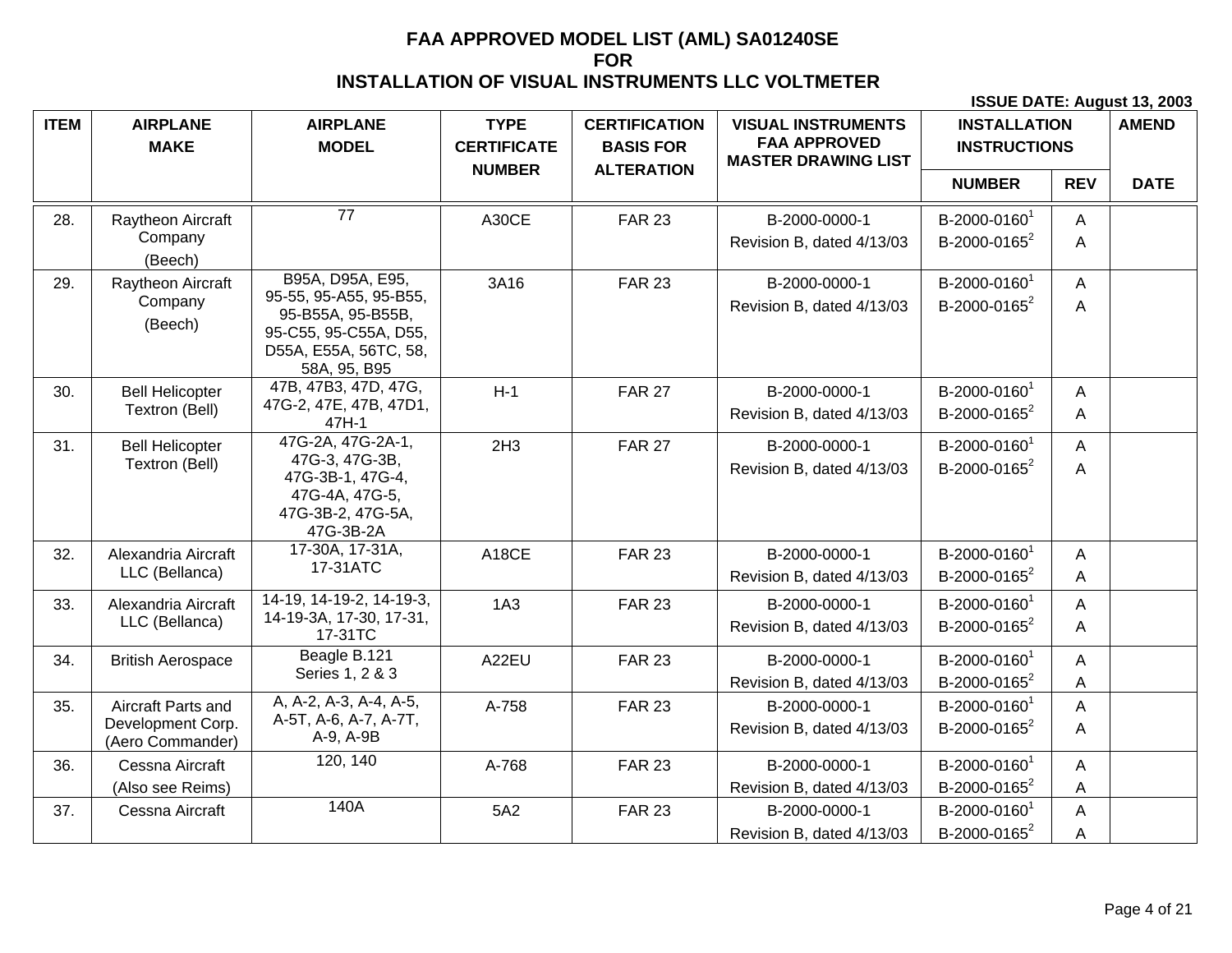| <b>ITEM</b> | <b>AIRPLANE</b><br><b>MAKE</b> | <b>AIRPLANE</b><br><b>MODEL</b>                                                                                                      | <b>TYPE</b><br><b>CERTIFICATE</b><br><b>NUMBER</b> | <b>CERTIFICATION</b><br><b>BASIS FOR</b><br><b>ALTERATION</b> | <b>VISUAL INSTRUMENTS</b><br><b>FAA APPROVED</b><br><b>MASTER DRAWING LIST</b> | <b>INSTALLATION</b><br><b>INSTRUCTIONS</b>           |                              | <b>AMEND</b> |
|-------------|--------------------------------|--------------------------------------------------------------------------------------------------------------------------------------|----------------------------------------------------|---------------------------------------------------------------|--------------------------------------------------------------------------------|------------------------------------------------------|------------------------------|--------------|
|             |                                |                                                                                                                                      |                                                    |                                                               |                                                                                | <b>NUMBER</b>                                        | <b>REV</b>                   | <b>DATE</b>  |
| 38.         | Cessna Aircraft                | 150, 150A, 150B, 150C,                                                                                                               | 3A19                                               | <b>FAR 23</b>                                                 | B-2000-0000-1                                                                  | B-2000-0160 <sup>1</sup>                             | A                            |              |
|             |                                | 150D, 150E, 150F,<br>150G, 150H, 150J,<br>150K, A150K, 150L,<br>A150L, 150M, A150M,<br>152, A152                                     |                                                    |                                                               | Revision B, dated 4/13/03                                                      | B-2000-0165 <sup>2</sup>                             | A                            |              |
| 39.         | Cessna Aircraft                | 170, 170A, 170B                                                                                                                      | A-799                                              | <b>FAR 23</b>                                                 | B-2000-0000-1                                                                  | B-2000-0160 <sup>1</sup>                             | $\mathsf{A}$                 |              |
|             |                                |                                                                                                                                      |                                                    |                                                               | Revision B, dated 4/13/03                                                      | B-2000-0165 <sup>2</sup>                             | Α                            |              |
| 40.         | Cessna Aircraft                | 172, 172A, 172B, 172C,                                                                                                               | 3A12                                               | <b>FAR 23</b>                                                 | B-2000-0000-1                                                                  | B-2000-0160 <sup>1</sup>                             | $\mathsf{A}$                 |              |
|             |                                | 172D, 172E, 172F,<br><b>USAF T-41A, 172G,</b><br>172S, 172I, 172K, 172L,<br>172M, 172N, 172P,<br>172Q, 172R, 172H                    |                                                    |                                                               | Revision B, dated 4/13/03                                                      | B-2000-0165 <sup>2</sup>                             | A                            |              |
| 41.         | Cessna Aircraft                | 175, 175A, 175B, 175C,<br>P172D, R172E, R172G,<br>R172H, R172J, 172RG                                                                | 3A17                                               | <b>FAR 23</b>                                                 | B-2000-0000-1<br>Revision B, dated 4/13/03                                     | B-2000-0160 <sup>1</sup><br>B-2000-0165 <sup>2</sup> | $\mathsf{A}$<br>$\mathsf{A}$ |              |
| 42.         | Cessna Aircraft                | 177, 177A, 177B                                                                                                                      | A13CE                                              | <b>FAR 23</b>                                                 | B-2000-0000-1                                                                  | B-2000-0160 <sup>1</sup>                             | A                            |              |
|             |                                |                                                                                                                                      |                                                    |                                                               | Revision B, dated 4/13/03                                                      | B-2000-0165 <sup>2</sup>                             | $\mathsf A$                  |              |
| 43.         | Cessna Aircraft                | <b>177RG</b>                                                                                                                         | A20CE                                              | <b>FAR 23</b>                                                 | B-2000-0000-1                                                                  | B-2000-0160 <sup>1</sup>                             | A                            |              |
|             |                                |                                                                                                                                      |                                                    |                                                               | Revision B, dated 4/13/03                                                      | B-2000-0165 <sup>2</sup>                             | A                            |              |
| 44.         | Cessna Aircraft                | 180, 180A, 180B, 180C,                                                                                                               | 5A6                                                | <b>FAR 23</b>                                                 | B-2000-0000-1                                                                  | B-2000-0160 <sup>1</sup>                             | A                            |              |
|             |                                | 180D, 180E, 180F,<br>180G, 180H, 180J, 180K                                                                                          |                                                    |                                                               | Revision B, dated 4/13/03                                                      | B-2000-0165 <sup>2</sup>                             | A                            |              |
| 45.         | Cessna Aircraft                | 182, 182A, 182B, 182C,                                                                                                               | 3A13                                               | <b>FAR 23</b>                                                 | B-2000-0000-1                                                                  | B-2000-0160 <sup>1</sup>                             | $\mathsf{A}$                 |              |
|             |                                | 182D, 182E, 182F,<br>182G, 182H, 182J,<br>182K, 182L, 182M,<br>182N, 182P, 182Q,<br>182R, 182S, 182T,<br>R182, T182, TR182,<br>T182T |                                                    |                                                               | Revision B, dated 4/13/03                                                      | B-2000-0165 <sup>2</sup>                             | A                            |              |
| 46.         | Cessna Aircraft                | 185, 185A, 185B, 185C,<br>185D, 185E                                                                                                 | 3A24                                               | <b>FAR 23</b>                                                 | B-2000-0000-1                                                                  | B-2000-0160 <sup>1</sup>                             | $\mathsf{A}$                 |              |
|             |                                |                                                                                                                                      |                                                    |                                                               | Revision B, dated 4/13/03                                                      | B-2000-0165 <sup>2</sup>                             | Α                            |              |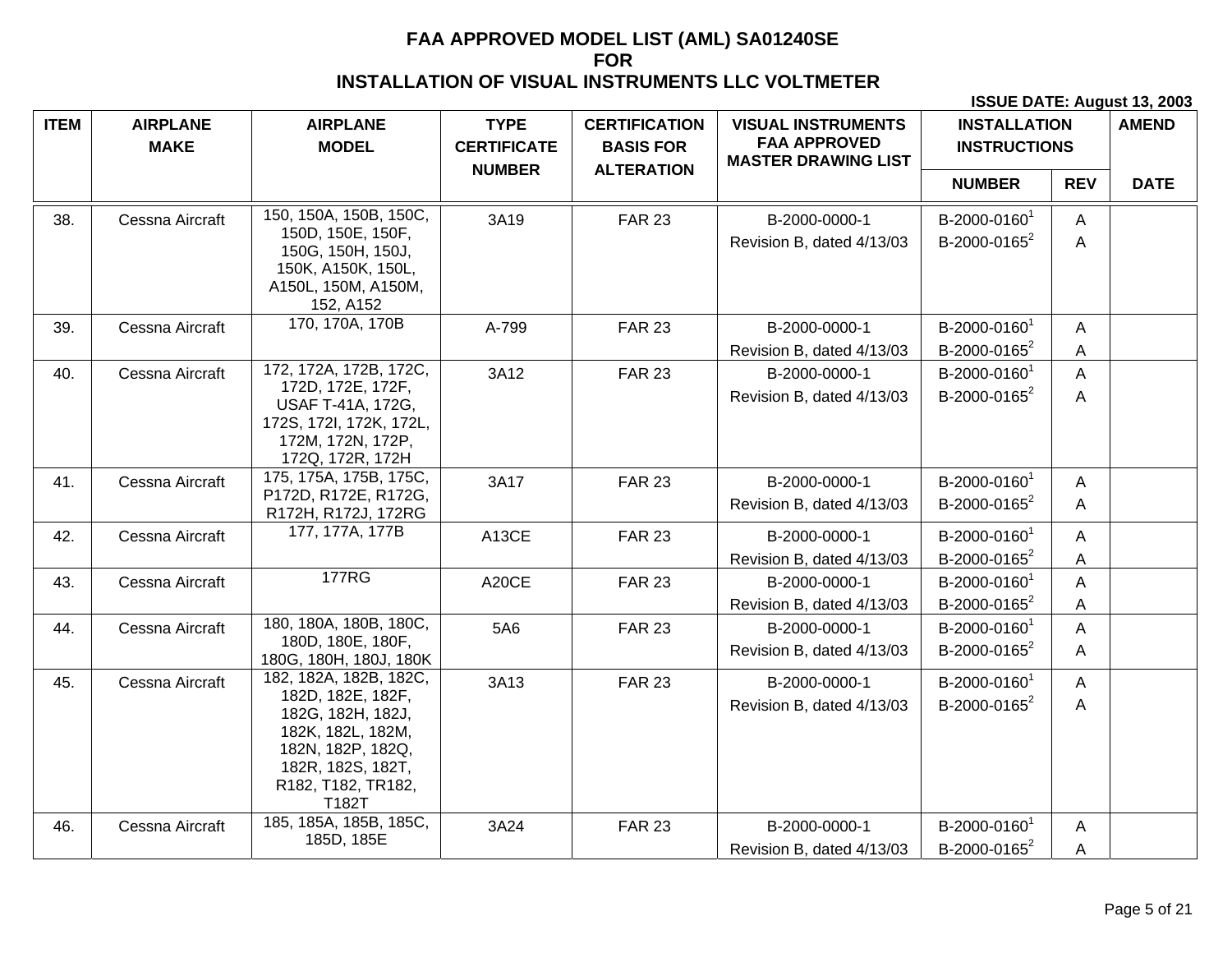| <b>ITEM</b> | <b>AIRPLANE</b>             | <b>AIRPLANE</b>                                                                                                                                                                                                                                          | <b>TYPE</b>        | <b>CERTIFICATION</b> | <b>VISUAL INSTRUMENTS</b>                         | <b>INSTALLATION</b>                                  |            | <b>AMEND</b> |
|-------------|-----------------------------|----------------------------------------------------------------------------------------------------------------------------------------------------------------------------------------------------------------------------------------------------------|--------------------|----------------------|---------------------------------------------------|------------------------------------------------------|------------|--------------|
|             | <b>MAKE</b>                 | <b>MODEL</b>                                                                                                                                                                                                                                             | <b>CERTIFICATE</b> | <b>BASIS FOR</b>     | <b>FAA APPROVED</b><br><b>MASTER DRAWING LIST</b> | <b>INSTRUCTIONS</b>                                  |            |              |
|             |                             |                                                                                                                                                                                                                                                          | <b>NUMBER</b>      | <b>ALTERATION</b>    |                                                   | <b>NUMBER</b>                                        | <b>REV</b> | <b>DATE</b>  |
| 47.         | Cessna Aircraft             | 188, 188A, 188B, A188,<br>A188A, A188B, T188C                                                                                                                                                                                                            | A9CE               | <b>FAR 23</b>        | B-2000-0000-1<br>Revision B, dated 4/13/03        | B-2000-0160<br>B-2000-0165 <sup>2</sup>              | A<br>Α     |              |
| 48.         | Cessna Aircraft             | 190, 195, 195A, 195B                                                                                                                                                                                                                                     | A-790              | <b>FAR 23</b>        | B-2000-0000-1                                     | B-2000-0160                                          | A          |              |
|             |                             |                                                                                                                                                                                                                                                          |                    |                      | Revision B, dated 4/13/03                         | B-2000-0165 <sup>2</sup>                             | A          |              |
| 49.         | Cessna Aircraft             | 206, P206, P206A,<br>P206B, P206C, P206D,<br>P206E, U206, U206A,<br>206H, U206B, U206C,<br>U206D, U206E, U206F,<br>U206G, TP206A,<br>TP206B, TP206C,<br>T206H, TP206D,<br>TP206E, TU206A,<br>TU206B, TU206C,<br>TU206D, TU206E,<br><b>TU206F, TU206G</b> | A4CE               | <b>FAR 23</b>        | B-2000-0000-1<br>Revision B, dated 4/13/03        | B-2000-0160 <sup>1</sup><br>B-2000-0165 <sup>2</sup> | A<br>Α     |              |
| 50.         | Cessna Aircraft             | 207, 207A, T207, T207A                                                                                                                                                                                                                                   | A16CE              | <b>FAR 23</b>        | B-2000-0000-1<br>Revision B, dated 4/13/03        | B-2000-0160<br>B-2000-0165 <sup>2</sup>              | A<br>Α     |              |
| 51.         | Cessna Aircraft             | 210, 210A, 210B, 210C,<br>210D, 210E, 210F,<br>T210F, 210G, T210G,<br>210H, T210H, 210J,<br>T210J, 210K, T210K,<br>210L, T210L, 210M,<br>T210M, 210N, P210N,<br>210R, P210R, T210R,<br>210-5 (205),<br>210-5A (205A)                                     | 3A21               | <b>FAR 23</b>        | B-2000-0000-1<br>Revision B, dated 4/13/03        | B-2000-0160 <sup>1</sup><br>B-2000-0165 <sup>2</sup> | Α<br>Α     |              |
| 52.         | Regal Air, Inc.<br>(Cessna) | 305A, 305C, 305D, 305F                                                                                                                                                                                                                                   | 5A5                | <b>FAR 23</b>        | B-2000-0000-1<br>Revision B, dated 4/13/03        | B-2000-0160 <sup>1</sup><br>B-2000-0165 <sup>2</sup> | A<br>Α     |              |
| 53.         | Regal Air, Inc.<br>(Cessna) | 305B,<br>305E (Military T0-1D,<br>$0-1D, 0-1F)$                                                                                                                                                                                                          | 3A14               | <b>FAR 23</b>        | B-2000-0000-1<br>Revision B, dated 4/13/03        | B-2000-0160 <sup>1</sup><br>B-2000-0165 <sup>2</sup> | A<br>A     |              |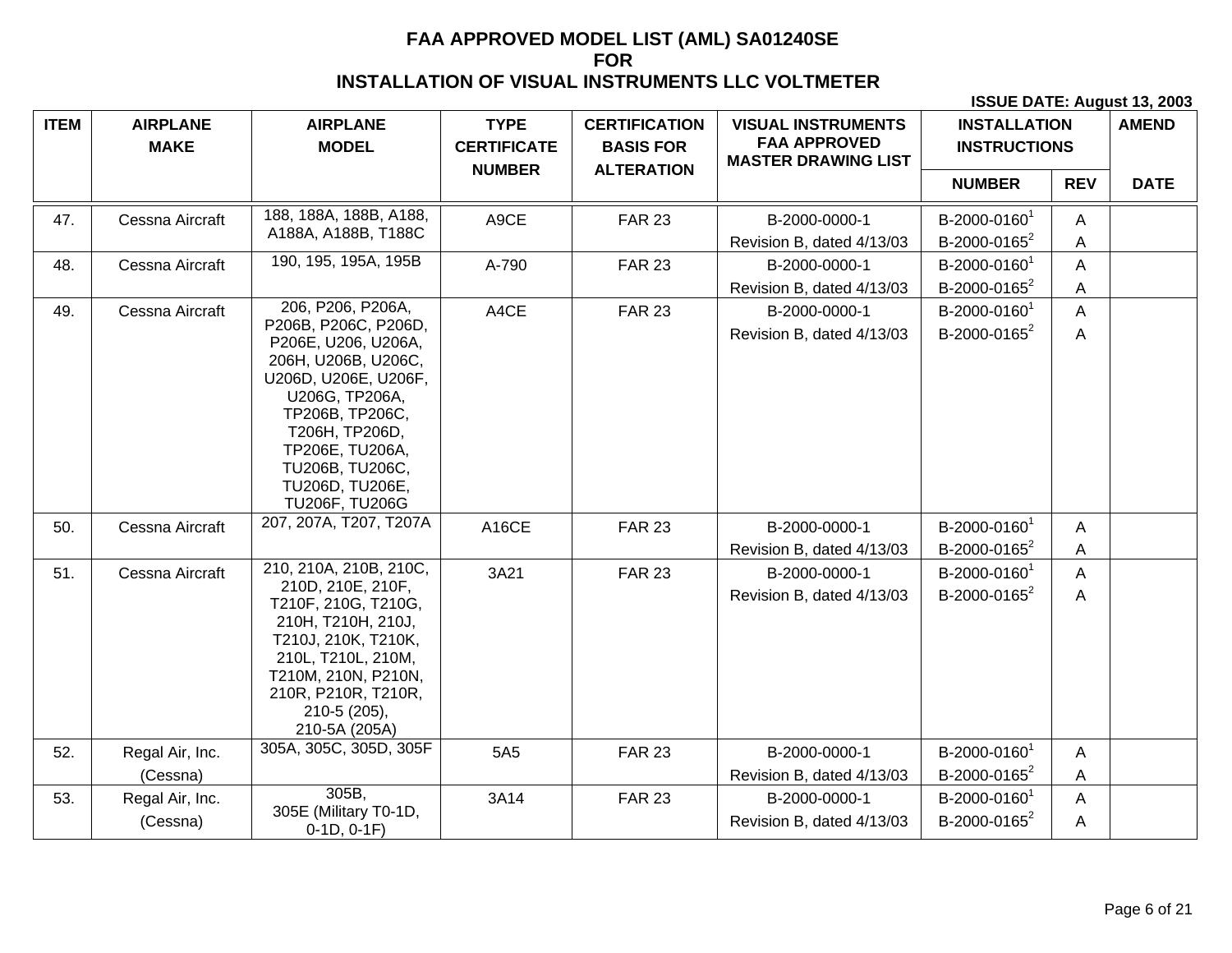| <b>ITEM</b> | <b>AIRPLANE</b>          | <b>AIRPLANE</b>                                                                                                                                  | <b>TYPE</b>        | <b>CERTIFICATION</b> | <b>VISUAL INSTRUMENTS</b>                         | <b>INSTALLATION</b>      |              | <b>AMEND</b> |
|-------------|--------------------------|--------------------------------------------------------------------------------------------------------------------------------------------------|--------------------|----------------------|---------------------------------------------------|--------------------------|--------------|--------------|
|             | <b>MAKE</b>              | <b>MODEL</b>                                                                                                                                     | <b>CERTIFICATE</b> | <b>BASIS FOR</b>     | <b>FAA APPROVED</b><br><b>MASTER DRAWING LIST</b> | <b>INSTRUCTIONS</b>      |              |              |
|             |                          |                                                                                                                                                  | <b>NUMBER</b>      | <b>ALTERATION</b>    |                                                   | <b>NUMBER</b>            | <b>REV</b>   | <b>DATE</b>  |
| 54.         | Cessna Aircraft          | 310, 310A, 310B, 310C,                                                                                                                           | 3A10               | <b>FAR 23</b>        | B-2000-0000-1                                     | B-2000-0160 <sup>1</sup> | A            |              |
|             |                          | 310D, 310E, 310F,<br>310G, 310H, E310H,<br>310l, 310J, 310J-1,<br>E310J, 310K, 310L,<br>310N, 310P, T310P,<br>310Q, T310Q, 310R,<br><b>T310R</b> |                    |                      | Revision B, dated 4/13/03                         | B-2000-0165 <sup>2</sup> | A            |              |
| 55.         | Cessna Aircraft          | 320, 320-1, 320A, 320B,                                                                                                                          | 3A25               | <b>FAR 23</b>        | B-2000-0000-1                                     | B-2000-0160 <sup>1</sup> | A            |              |
|             |                          | 320C, 320D, 320E,<br>320F, 335, 340, 340A                                                                                                        |                    |                      | Revision B, dated 4/13/03                         | B-2000-0165 <sup>2</sup> | A            |              |
| 56.         | Cessna Aircraft          | 336                                                                                                                                              | A <sub>2</sub> CE  | <b>FAR 23</b>        | B-2000-0000-1                                     | B-2000-0160 <sup>1</sup> | A            |              |
|             |                          |                                                                                                                                                  |                    |                      | Revision B, dated 4/13/03                         | B-2000-0165 <sup>2</sup> | Α            |              |
| 57.         | Cessna Aircraft          | 337, 337A, 337B,                                                                                                                                 | A6CE               | <b>FAR 23</b>        | B-2000-0000-1                                     | B-2000-0160 <sup>1</sup> | A            |              |
|             |                          | M337B, T337B, 337C,<br>337D, T337D, 337E,<br>T337E, 337F, 337G,<br>337H, P337H, T337H,<br><b>T337H-SP</b>                                        |                    |                      | Revision B, dated 4/13/03                         | B-2000-0165 <sup>2</sup> | A            |              |
| 58.         | Cessna Aircraft          | 401, 401A, 401B, 402,                                                                                                                            | A7CE               | <b>FAR 23</b>        | B-2000-0000-1                                     | B-2000-0160 <sup>1</sup> | $\mathsf{A}$ |              |
|             |                          | 402A, 402B, 402C, 411,<br>411A, 414, 414A, 421,<br>421A, 421B, 421C, 425                                                                         |                    |                      | Revision B, dated 4/13/03                         | B-2000-0165 <sup>2</sup> | A            |              |
| 59.         | Cessna Aircraft          | 404, 406                                                                                                                                         | A25CE              | <b>FAR 23</b>        | B-2000-0000-1                                     | B-2000-0160 <sup>1</sup> | $\mathsf{A}$ |              |
|             |                          |                                                                                                                                                  |                    |                      | Revision B, dated 4/13/03                         | B-2000-0165 <sup>2</sup> | A            |              |
| 60.         | Cirrus Design Corp.      | <b>SR20, SR22</b>                                                                                                                                | A00009CH           | <b>FAR 23</b>        | B-2000-0000-1                                     | B-2000-0160 <sup>1</sup> | A            |              |
|             |                          |                                                                                                                                                  |                    |                      | Revision B, dated 4/13/03                         | B-2000-0165 <sup>2</sup> | A            |              |
| 61.         | Global Amphibians,       | Colonial C-1,                                                                                                                                    | 1A13               | <b>FAR 23</b>        | B-2000-0000-1                                     | B-2000-0160 <sup>1</sup> | $\mathsf{A}$ |              |
|             | <b>LLC</b>               | Colonial C-2, Lake LA-4,<br>Lake LA-4A,<br>Lake LA-4P,<br>Lake LA-4-200,<br>Lake Model 250                                                       |                    |                      | Revision B, dated 4/13/03                         | B-2000-0165 <sup>2</sup> | A            |              |
| 62.         | <b>Superior Aircraft</b> | LCA, LFA                                                                                                                                         | A-730              | <b>FAR 23</b>        | B-2000-0000-1                                     | B-2000-0160 <sup>1</sup> | A            |              |
|             | (Culver)                 |                                                                                                                                                  |                    |                      | Revision B, dated 4/13/03                         | B-2000-0165 <sup>2</sup> | A            |              |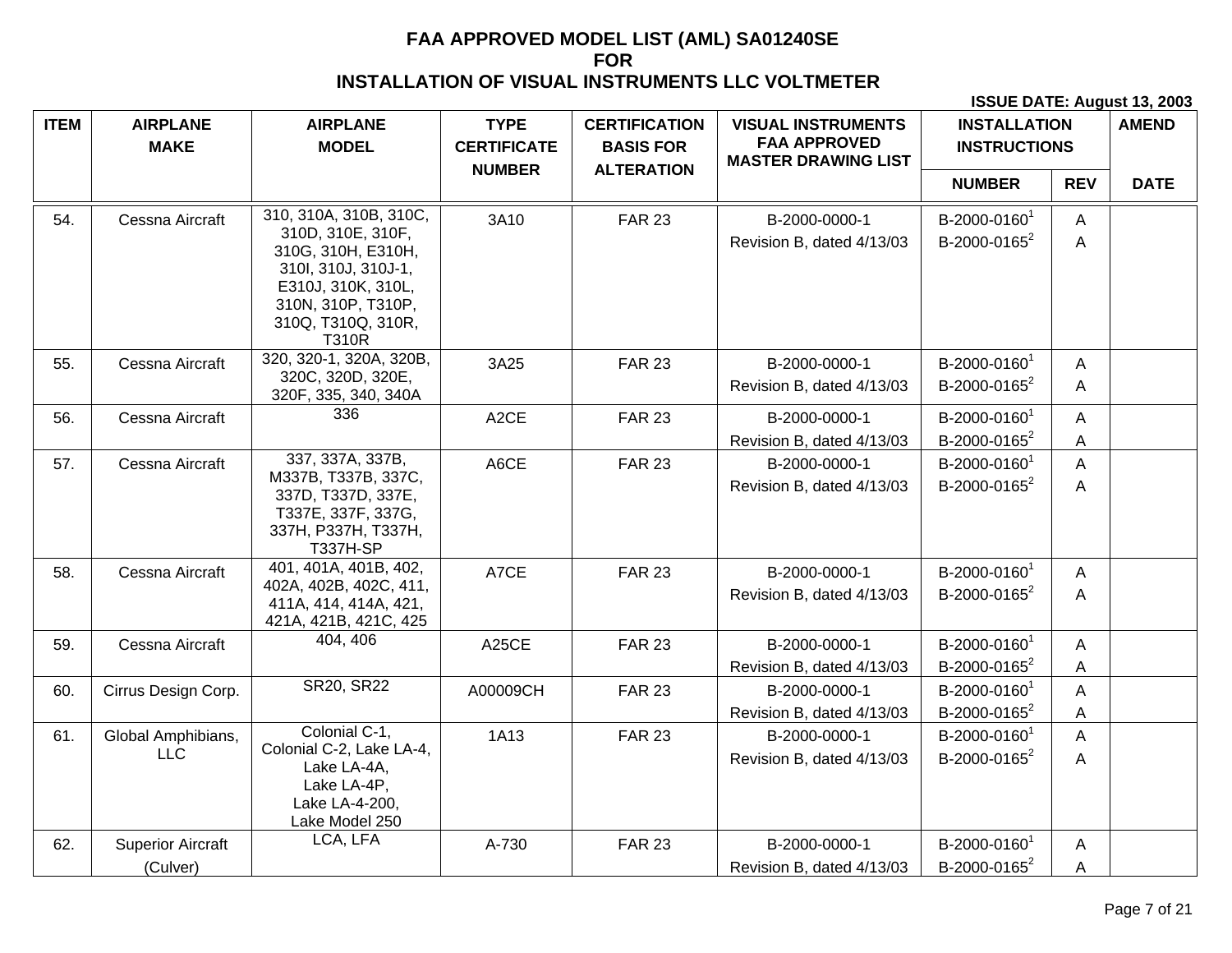| <b>ITEM</b> | <b>AIRPLANE</b><br><b>MAKE</b> | <b>AIRPLANE</b><br><b>MODEL</b>         | <b>TYPE</b><br><b>CERTIFICATE</b> | <b>CERTIFICATION</b><br><b>BASIS FOR</b> | <b>VISUAL INSTRUMENTS</b><br><b>FAA APPROVED</b><br><b>MASTER DRAWING LIST</b> | <b>INSTALLATION</b><br><b>INSTRUCTIONS</b> |            | <b>AMEND</b> |
|-------------|--------------------------------|-----------------------------------------|-----------------------------------|------------------------------------------|--------------------------------------------------------------------------------|--------------------------------------------|------------|--------------|
|             |                                |                                         | <b>NUMBER</b>                     | <b>ALTERATION</b>                        |                                                                                | <b>NUMBER</b>                              | <b>REV</b> | <b>DATE</b>  |
| 63.         | <b>Cliff Robertson</b>         | <b>DH. 82A</b>                          | A8EU                              | <b>FAR 23</b>                            | B-2000-0000-1                                                                  | B-2000-0160 <sup>1</sup>                   | A          |              |
|             | (de Havilland)                 |                                         |                                   |                                          | Revision B, dated 4/13/03                                                      | B-2000-0165 <sup>2</sup>                   | A          |              |
| 64.         | de Havilland                   | DHC-2 MK1,                              | A-806                             | <b>FAR 23</b>                            | B-2000-0000-1                                                                  | B-2000-0160 <sup>1</sup>                   | A          |              |
|             |                                | DHC-2 MKII,<br>DHC-2 MKIII              |                                   |                                          | Revision B, dated 4/13/03                                                      | B-2000-0165 <sup>2</sup>                   | A          |              |
| 65.         | <b>Great Lakes</b>             | $2T-1A$                                 | <b>ATC 228</b>                    | <b>FAR 23</b>                            | B-2000-0000-1                                                                  | B-2000-0160 <sup>1</sup>                   | A          |              |
|             |                                |                                         |                                   |                                          | Revision B, dated 4/13/03                                                      | B-2000-0165 <sup>2</sup>                   | A          |              |
| 66.         | <b>Tiger Aircraft LLC</b>      | AA-1, AA-1A, AA-1B,                     | A11EA                             | <b>FAR 23</b>                            | B-2000-0000-1                                                                  | B-2000-0160 <sup>1</sup>                   | A          |              |
|             | (Grumman)                      | AA-1C                                   |                                   |                                          | Revision B, dated 4/13/03                                                      | B-2000-0165 <sup>2</sup>                   | A          |              |
| 67.         | <b>Tiger Aircraft LLC</b>      | AA-5, AA-5A, AA-5B,                     | A16EA                             | <b>FAR 23</b>                            | B-2000-0000-1                                                                  | B-2000-0160 <sup>1</sup>                   | A          |              |
|             | (Grumman)                      | $AG-5B$                                 |                                   |                                          | Revision B, dated 4/13/03                                                      | B-2000-0165 <sup>2</sup>                   | A          |              |
| 68.         | SOCATA, S.A.                   | $GA-7$                                  | A17SO                             | <b>FAR 23</b>                            | B-2000-0000-1                                                                  | B-2000-0160 <sup>1</sup>                   | A          |              |
|             | (Grumman)                      |                                         |                                   |                                          | Revision B, dated 4/13/03                                                      | B-2000-0165 <sup>2</sup>                   | A          |              |
| 69.         | <b>Twin Commander</b>          | 500, 500-A, 500-B,                      | 6A1                               | <b>FAR 23</b>                            | B-2000-0000-1                                                                  | B-2000-0160 <sup>1</sup>                   | A          |              |
|             | Aircraft Corp.                 | 500-U, 520, 560, 560-A,<br>560-E, 500-S |                                   |                                          | Revision B, dated 4/13/03                                                      | B-2000-0165 <sup>2</sup>                   | A          |              |
| 70.         | <b>Alliance Aircraft</b>       | <b>HST-550, HST-550A</b>                | A4EA                              | <b>FAR 23</b>                            | B-2000-0000-1                                                                  | B-2000-0160 <sup>1</sup>                   | A          |              |
|             | Group LLC (Helio)              | (USAF AU-24A)                           |                                   |                                          | Revision B, dated 4/13/03                                                      | B-2000-0165 <sup>2</sup>                   | A          |              |
| 71.         | <b>Alliance Aircraft</b>       | $H-250$                                 | <b>1A8</b>                        | <b>FAR 23</b>                            | B-2000-0000-1                                                                  | B-2000-01601                               | A          |              |
|             | Group LLC (Helio)              | (USAF U-10D) H-295,                     |                                   |                                          | Revision B, dated 4/13/03                                                      | B-2000-0165 <sup>2</sup>                   | A          |              |
|             |                                | HT-295,<br>(USAF UL-24) H-391,          |                                   |                                          |                                                                                |                                            |            |              |
|             |                                | H-391B,                                 |                                   |                                          |                                                                                |                                            |            |              |
|             |                                | (USAF L-28A or U-10B)                   |                                   |                                          |                                                                                |                                            |            |              |
|             |                                | H-395.<br>H-395A, H-700, H-800          |                                   |                                          |                                                                                |                                            |            |              |
| 72.         | <b>Alliance Aircraft</b>       | 500                                     | A <sub>2</sub> EA                 | <b>FAR 23</b>                            | B-2000-0000-1                                                                  | B-2000-0160 <sup>1</sup>                   | A          |              |
|             | Group LLC (Helio)              |                                         |                                   |                                          | Revision B, dated 4/13/03                                                      | B-2000-0165 <sup>2</sup>                   | A          |              |
| 73.         | <b>Hiller Aviation</b>         | UH-12, UH-12A, HTE-1,                   | 6H1                               | <b>FAR 27</b>                            | B-2000-0000-1                                                                  | B-2000-0160 <sup>1</sup>                   | A          |              |
|             |                                | <b>H-23A</b>                            |                                   |                                          | Revision B, dated 4/13/03                                                      | B-2000-0165 <sup>2</sup>                   | A          |              |
| 74.         | <b>Hiller Aviation</b>         | UH-12B, UH-12C,                         | 6H <sub>2</sub>                   | <b>FAR 27</b>                            | B-2000-0000-1                                                                  | B-2000-0160 <sup>1</sup>                   | A          |              |
|             |                                | <b>HTE-2, H23B</b>                      |                                   |                                          | Revision B, dated 4/13/03                                                      | B-2000-0165 <sup>2</sup>                   | A          |              |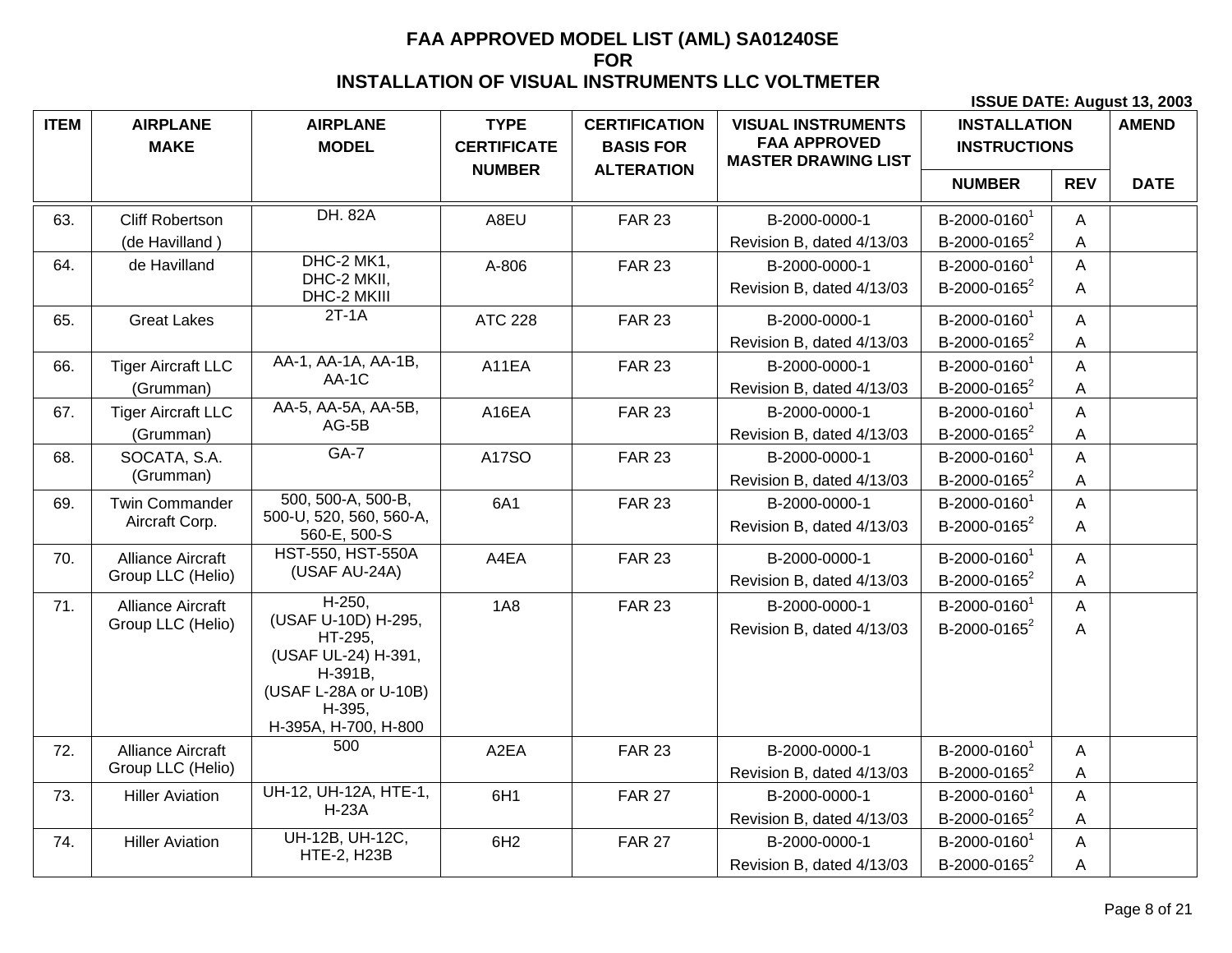| <b>ITEM</b> | <b>AIRPLANE</b><br><b>MAKE</b> | <b>AIRPLANE</b><br><b>MODEL</b> | <b>TYPE</b><br><b>CERTIFICATE</b><br><b>NUMBER</b> | <b>CERTIFICATION</b><br><b>BASIS FOR</b><br><b>ALTERATION</b> | <b>VISUAL INSTRUMENTS</b><br><b>FAA APPROVED</b><br><b>MASTER DRAWING LIST</b> | <b>INSTALLATION</b><br><b>INSTRUCTIONS</b> |            | <b>AMEND</b> |
|-------------|--------------------------------|---------------------------------|----------------------------------------------------|---------------------------------------------------------------|--------------------------------------------------------------------------------|--------------------------------------------|------------|--------------|
|             |                                |                                 |                                                    |                                                               |                                                                                | <b>NUMBER</b>                              | <b>REV</b> | <b>DATE</b>  |
| 75.         | <b>Hiller Aviation</b>         | UH-12D, UH-23D                  | 4H10                                               | <b>FAR 27</b>                                                 | B-2000-0000-1                                                                  | B-2000-0160 <sup>1</sup>                   | Α          |              |
|             |                                |                                 |                                                    |                                                               | Revision B, dated 4/13/03                                                      | B-2000-0165 <sup>2</sup>                   | A          |              |
| 76.         | Rogerson Hiller                | UH-12E, UH-12E-L,               | 4H11                                               | <b>FAR 27</b>                                                 | B-2000-0000-1                                                                  | B-2000-0160 <sup>1</sup>                   | A          |              |
|             | Corporation (Hiller)           | Army OH-23G,<br>Army H23F       |                                                    |                                                               | Revision B, dated 4/13/03                                                      | B-2000-0165 <sup>2</sup>                   | A          |              |
| 77.         | <b>Hiller Aviation</b>         | UH-12L, UH-12L4                 | H1WE                                               | <b>FAR 27</b>                                                 | B-2000-0000-1                                                                  | B-2000-0160 <sup>1</sup>                   | A          |              |
|             |                                |                                 |                                                    |                                                               | Revision B, dated 4/13/03                                                      | B-2000-0165 <sup>2</sup>                   | A          |              |
| 78.         | <b>Schweizer Aircraft</b>      | 269A, 269A-1, 269B,             | 4H12                                               | <b>FAR 27</b>                                                 | B-2000-0000-1                                                                  | B-2000-0160 <sup>1</sup>                   | A          |              |
|             | Corp. (Hughes)                 | 269C, 269C-1, 269D              |                                                    |                                                               | Revision B, dated 4/13/03                                                      | B-2000-0165 <sup>2</sup>                   | A          |              |
| 79.         | <b>Brantley</b>                | <b>B-2A, B-2B</b>               | 2H2                                                | <b>FAR 27</b>                                                 | B-2000-0000-1                                                                  | B-2000-0160 <sup>1</sup>                   | A          |              |
|             | International, Inc.            |                                 |                                                    |                                                               | Revision B, dated 4/13/03                                                      | B-2000-0165 <sup>2</sup>                   | Α          |              |
|             | (Hynes)                        |                                 |                                                    |                                                               |                                                                                |                                            |            |              |
| 80.         | Luscombe                       | 8, 8A, 8B, 8C, 8D, 8E,          | A-694                                              | <b>FAR 23</b>                                                 | B-2000-0000-1                                                                  | B-2000-0160                                | A          |              |
|             |                                | 8F, T-8F                        |                                                    |                                                               | Revision B, dated 4/13/03                                                      | B-2000-0165 $2$                            | A          |              |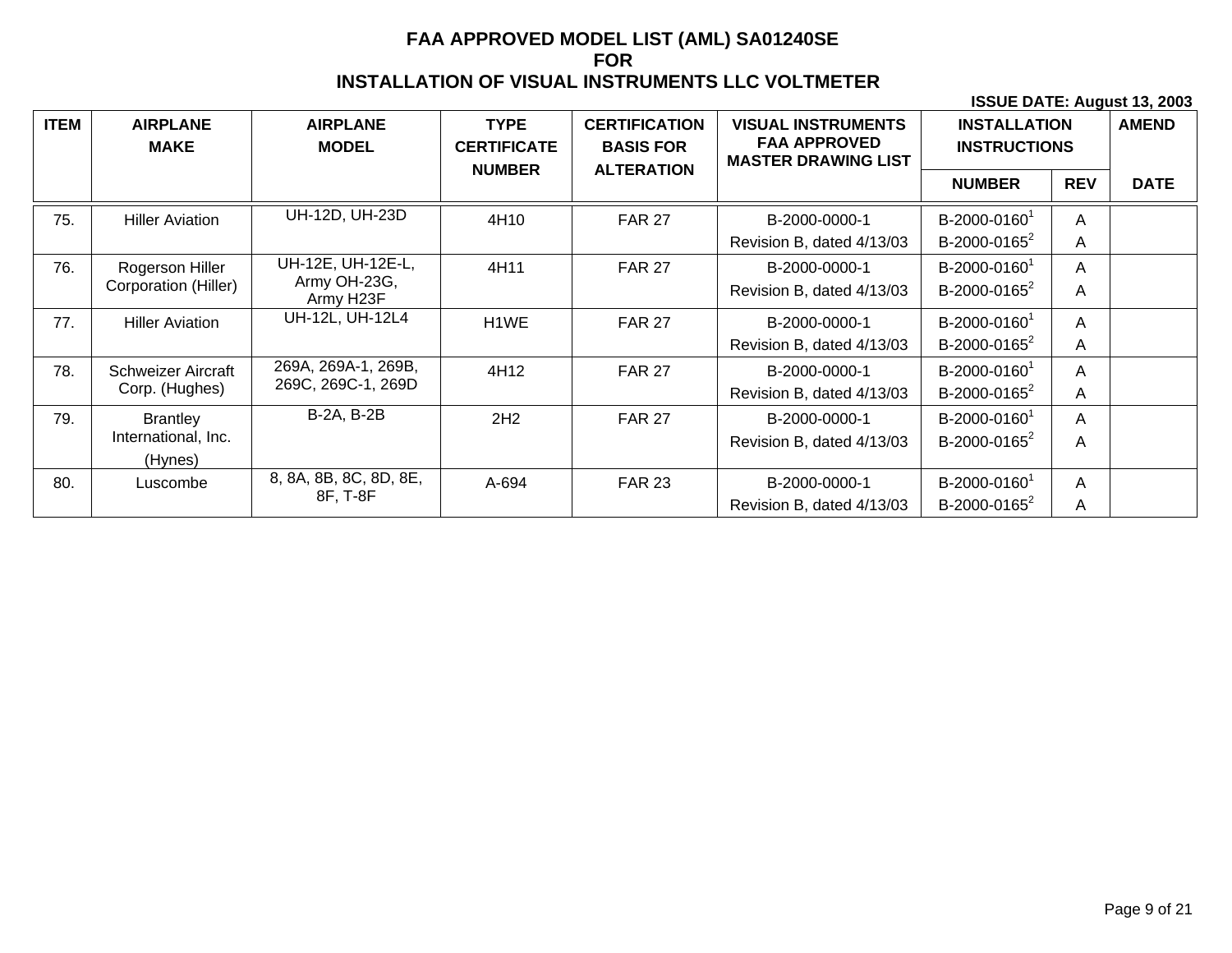| <b>ITEM</b> | <b>AIRPLANE</b><br><b>MAKE</b> | <b>AIRPLANE</b><br><b>MODEL</b>                                                                                                                                                                                                                                                                                                                                                                                                                                                                                                                | <b>TYPE</b><br><b>CERTIFICATE</b> | <b>CERTIFICATION</b><br><b>BASIS FOR</b> | <b>VISUAL INSTRUMENTS</b><br><b>FAA APPROVED</b><br><b>MASTER DRAWING LIST</b> | <b>INSTALLATION</b><br><b>INSTRUCTIONS</b>           |                   | <b>AMEND</b> |
|-------------|--------------------------------|------------------------------------------------------------------------------------------------------------------------------------------------------------------------------------------------------------------------------------------------------------------------------------------------------------------------------------------------------------------------------------------------------------------------------------------------------------------------------------------------------------------------------------------------|-----------------------------------|------------------------------------------|--------------------------------------------------------------------------------|------------------------------------------------------|-------------------|--------------|
|             |                                |                                                                                                                                                                                                                                                                                                                                                                                                                                                                                                                                                | <b>NUMBER</b>                     | <b>ALTERATION</b>                        |                                                                                | <b>NUMBER</b>                                        | <b>REV</b>        | <b>DATE</b>  |
| 81.         | Maule                          | Bee Dee M-4, M-4,<br>M-4C, M-4S, M-4T,<br>M-4-180C, M-4-180S,<br>M-4-180T, M-4-210,<br>M-4-210C, M-4-210S,<br>M-4-210T, M-4-220,<br>M-4-220C, M-4-220S,<br>M-4-220T, M-5-180C,<br>M-5-200, M-5-210C,<br>M-5-210TC, M-5-220C,<br>M-5-235C, M-6-180,<br>M-6-235, M-7-235,<br>M-7-235A, M-7-235B,<br>M-7-235C, M-7-260,<br>M-7-260C, M-7-420A,<br>M-7-420AC, M-8-235,<br>MT-7-235, MT-7-260,<br>MT-7-420, MX-7-160,<br>MX-7-160C, MX-7-180,<br>MX-7-180A,<br>MX-7-180AC,<br>MX-7-180B, MX-7-180C,<br>MX-7-235, MX-7-420,<br>MXT-7-160, MXT-7-180, | 3A23                              | <b>FAR 23</b>                            | B-2000-0000-1<br>Revision B, dated 4/13/03                                     | B-2000-0160 <sup>1</sup><br>B-2000-0165 <sup>2</sup> | A<br>A            |              |
| 82.         | Univair (Mooney)               | MXT-7-180A<br>415-C, 415-CD                                                                                                                                                                                                                                                                                                                                                                                                                                                                                                                    | A-718                             | <b>FAR 23</b>                            | B-2000-0000-1<br>Revision B, dated 4/13/03                                     | B-2000-0160 <sup>1</sup><br>B-2000-0165 <sup>2</sup> | A<br>A            |              |
| 83.         | Mooney                         | M20, M20A, M20B,<br>M20C, M20D, M20E,<br>M20F, M20G, M20J,<br>M20K, M20L, M20M,<br>M20R, M20S                                                                                                                                                                                                                                                                                                                                                                                                                                                  | 2A3                               | <b>FAR 23</b>                            | B-2000-0000-1<br>Revision B, dated 4/13/03                                     | B-2000-0160 <sup>1</sup><br>B-2000-0165 <sup>2</sup> | $\mathsf{A}$<br>A |              |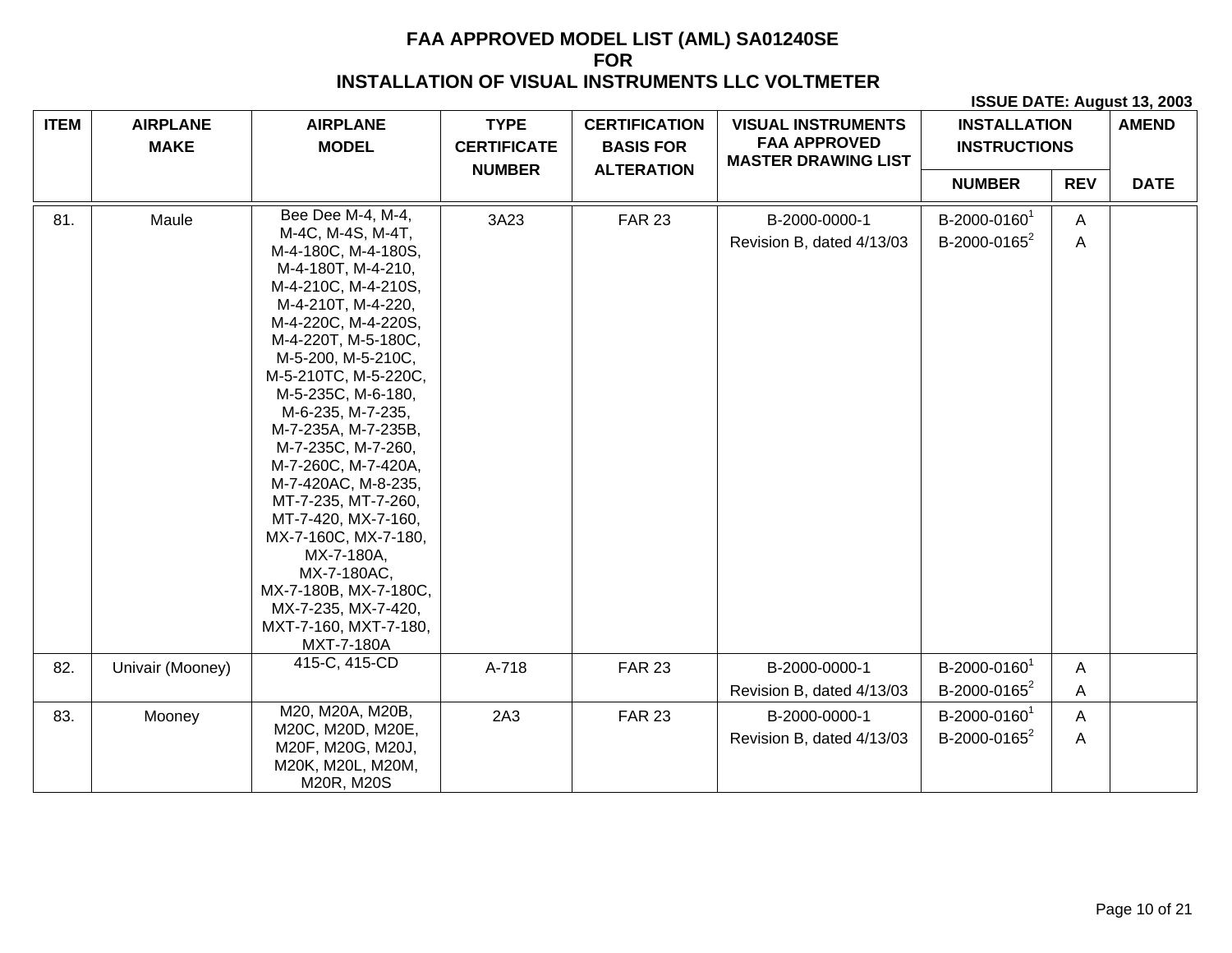| <b>ITEM</b> | <b>AIRPLANE</b><br><b>MAKE</b>                      | <b>AIRPLANE</b><br><b>MODEL</b>                                                                                                                       | <b>TYPE</b><br><b>CERTIFICATE</b> | <b>CERTIFICATION</b><br><b>BASIS FOR</b> | <b>VISUAL INSTRUMENTS</b><br><b>FAA APPROVED</b><br><b>MASTER DRAWING LIST</b> | <b>INSTALLATION</b><br><b>INSTRUCTIONS</b>           |                | <b>AMEND</b> |
|-------------|-----------------------------------------------------|-------------------------------------------------------------------------------------------------------------------------------------------------------|-----------------------------------|------------------------------------------|--------------------------------------------------------------------------------|------------------------------------------------------|----------------|--------------|
|             |                                                     |                                                                                                                                                       | <b>NUMBER</b>                     | <b>ALTERATION</b>                        |                                                                                | <b>NUMBER</b>                                        | <b>REV</b>     | <b>DATE</b>  |
| 84.         | Rockwell                                            | BC-1A, AT-6 (SNJ-2),                                                                                                                                  | A-2-575                           | <b>FAR 23</b>                            | B-2000-0000-1                                                                  | B-2000-01601                                         | A              |              |
|             | International Corp.<br>(North American<br>Aviation) | AT-6A (SNJ-3),<br>AT-6B, AT-6C (SNJ-4),<br>AT-6D (SNJ-5),<br>AT-6F (SNJ-6),<br><b>SNJ-7, T-6G</b>                                                     |                                   |                                          | Revision B, dated 4/13/03                                                      | B-2000-0165 <sup>2</sup>                             | $\overline{A}$ |              |
| 85.         | Vulcanair S.p.A.                                    | P 68, P 68B, P 68C,<br>P 68C-TC,                                                                                                                      | A31EU                             | <b>FAR 23</b>                            | B-2000-0000-1                                                                  | B-2000-01601                                         | A              |              |
|             | (Partenavia<br>Costruzioni<br>Aeronautiche)         | P 68 Observer,<br>AP68TP300 Spartacus,<br>AP68TP 600 Viator,<br>P68 Observer 2                                                                        |                                   |                                          | Revision B, dated 4/13/03                                                      | B-2000-0165 <sup>2</sup>                             | A              |              |
| 86.         | <b>Pilatus</b>                                      | BN-2, BN-2A, BN-2A-6,                                                                                                                                 | A17EU                             | <b>FAR 23</b>                            | B-2000-0000-1                                                                  | B-2000-0160                                          | A              |              |
|             | <b>Britten-Norman</b><br>Limited                    | BN-2A-8, BN-2A-2,<br>BN-2A-9, BN-2A-3,<br>BN-2A-20, BN-2T-4R,<br>BN-2A-21, BN-2A-26,<br>BN-2A-27, BN-2B-20,<br>BN-2B-21, BN-2B-26,<br>BN-2B-27, BN-2T |                                   |                                          | Revision B, dated 4/13/03                                                      | B-2000-0165 <sup>2</sup>                             | A              |              |
| 87.         | Piper Aircraft Corp.                                | $J-2$                                                                                                                                                 | ATC595                            | <b>FAR 23</b>                            | B-2000-0000-1<br>Revision B, dated 4/13/03                                     | B-2000-0160 <sup>1</sup><br>B-2000-0165 <sup>2</sup> | A<br>A         |              |
| 88.         | Piper Aircraft Corp.                                | $J-3$                                                                                                                                                 | ATC660                            | <b>FAR 23</b>                            | B-2000-0000-1                                                                  | B-2000-0160 <sup>1</sup>                             | A              |              |
|             |                                                     |                                                                                                                                                       |                                   |                                          | Revision B, dated 4/13/03                                                      | B-2000-0165 <sup>2</sup>                             | A              |              |
| 89.         | Piper Aircraft Corp.                                | J3C-40, J3C-50,<br>J3C-50S, J3C-65,<br>J3C-65S, PA-11,                                                                                                | A-691                             | <b>FAR 23</b>                            | B-2000-0000-1<br>Revision B, dated 4/13/03                                     | B-2000-0160 <sup>1</sup><br>B-2000-0165 <sup>2</sup> | A<br>A         |              |
|             |                                                     | <b>PA-11S</b><br>J3F-50, J3F-5OS,                                                                                                                     |                                   |                                          |                                                                                |                                                      |                |              |
| 90.         | Piper Aircraft Corp.                                | J3F-60, J3F-60S,<br>J3F-65, J3F-65S                                                                                                                   | A-692                             | <b>FAR 23</b>                            | B-2000-0000-1<br>Revision B, dated 4/13/03                                     | B-2000-0160 <sup>1</sup><br>B-2000-0165 <sup>2</sup> | A<br>A         |              |
| 91.         | Piper Aircraft Corp.                                | J3L, J3L-S, J3L-65,                                                                                                                                   | A698                              | <b>FAR 23</b>                            | B-2000-0000-1                                                                  | B-2000-01601                                         | A              |              |
|             |                                                     | J3L-65S                                                                                                                                               |                                   |                                          | Revision B, dated 4/13/03                                                      | B-2000-0165 <sup>2</sup>                             | A              |              |
| 92.         | Piper Aircraft Corp.                                | J3P                                                                                                                                                   | <b>TC695</b>                      | <b>FAR 23</b>                            | B-2000-0000-1                                                                  | B-2000-0160 <sup>1</sup>                             | A              |              |
|             |                                                     |                                                                                                                                                       |                                   |                                          | Revision B, dated 4/13/03                                                      | B-2000-0165 <sup>2</sup>                             | A              |              |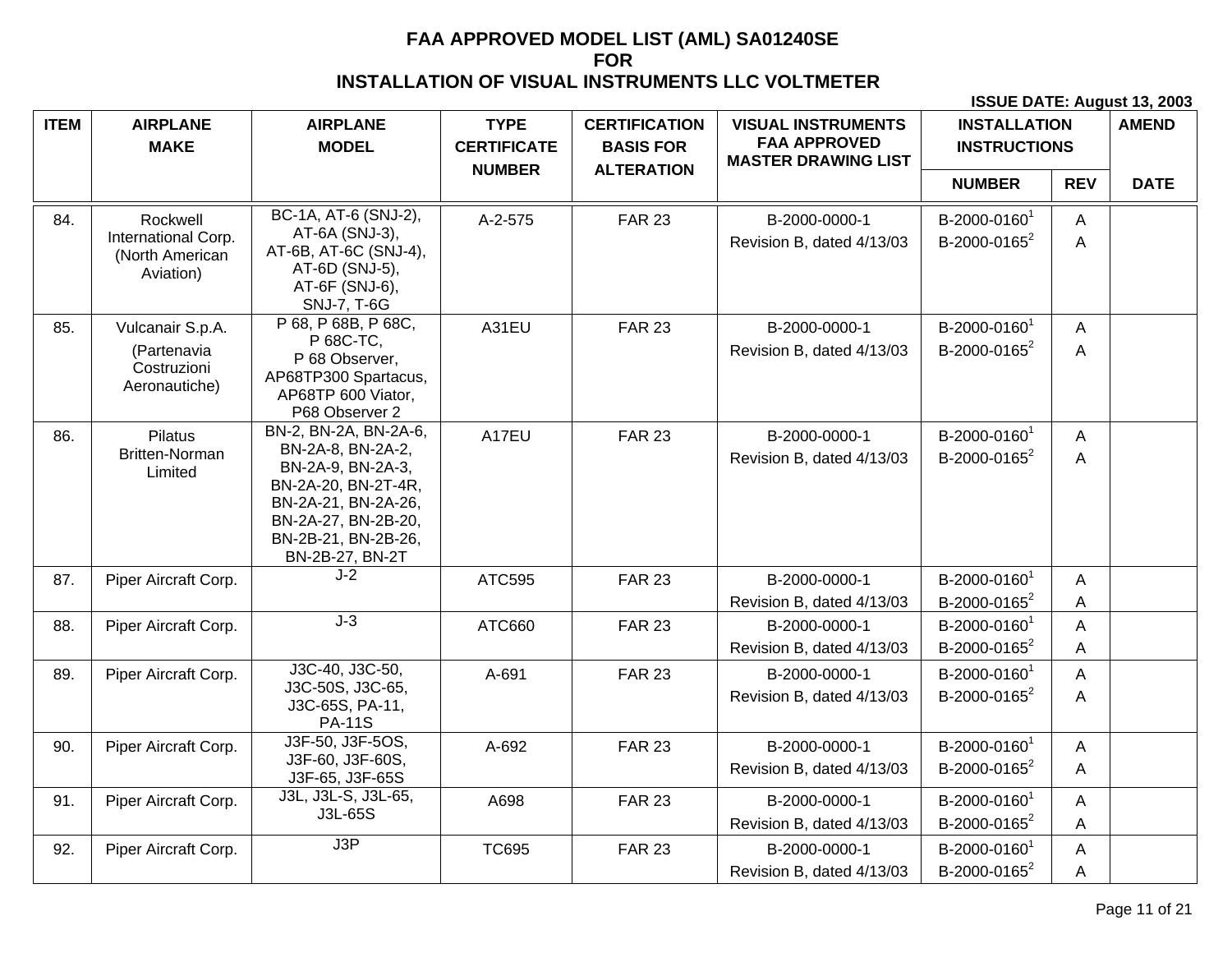| <b>ITEM</b> | <b>AIRPLANE</b><br><b>MAKE</b> | <b>AIRPLANE</b><br><b>MODEL</b>                                                                                                                                                                                                                                                                                              | <b>TYPE</b><br><b>CERTIFICATE</b> | <b>CERTIFICATION</b><br><b>BASIS FOR</b> | <b>VISUAL INSTRUMENTS</b><br><b>FAA APPROVED</b><br><b>MASTER DRAWING LIST</b> | <b>INSTALLATION</b><br><b>INSTRUCTIONS</b> |                | <b>AMEND</b> |
|-------------|--------------------------------|------------------------------------------------------------------------------------------------------------------------------------------------------------------------------------------------------------------------------------------------------------------------------------------------------------------------------|-----------------------------------|------------------------------------------|--------------------------------------------------------------------------------|--------------------------------------------|----------------|--------------|
|             |                                |                                                                                                                                                                                                                                                                                                                              | <b>NUMBER</b>                     | <b>ALTERATION</b>                        |                                                                                | <b>NUMBER</b>                              | <b>REV</b>     | <b>DATE</b>  |
| 93.         | Piper Aircraft Corp.           | J4, J4A, J4A-S                                                                                                                                                                                                                                                                                                               | A-703                             | <b>FAR 23</b>                            | B-2000-0000-1                                                                  | B-2000-0160 <sup>1</sup>                   | A              |              |
|             |                                |                                                                                                                                                                                                                                                                                                                              |                                   |                                          | Revision B, dated 4/13/03                                                      | B-2000-0165 $2$                            | A              |              |
| 94.         | Piper Aircraft Corp.           | J4B                                                                                                                                                                                                                                                                                                                          | <b>TC708</b>                      | <b>FAR 23</b>                            | B-2000-0000-1                                                                  | B-2000-0160 <sup>1</sup>                   | $\overline{A}$ |              |
|             |                                |                                                                                                                                                                                                                                                                                                                              |                                   |                                          | Revision B, dated 4/13/03                                                      | B-2000-0165 <sup>2</sup>                   | A              |              |
| 95.         | Piper Aircraft Corp.           | J4E                                                                                                                                                                                                                                                                                                                          | A-740                             | <b>FAR 23</b>                            | B-2000-0000-1                                                                  | B-2000-0160 <sup>1</sup>                   | A              |              |
|             |                                |                                                                                                                                                                                                                                                                                                                              |                                   |                                          | Revision B, dated 4/13/03                                                      | B-2000-0165 <sup>2</sup>                   | A              |              |
| 96.         | Piper Aircraft Corp.           | J4F                                                                                                                                                                                                                                                                                                                          | <b>TC 721</b>                     | <b>FAR 23</b>                            | B-2000-0000-1                                                                  | B-2000-0160 <sup>1</sup>                   | A              |              |
|             |                                |                                                                                                                                                                                                                                                                                                                              |                                   |                                          | Revision B, dated 4/13/03                                                      | B-2000-0165 <sup>2</sup>                   | A              |              |
| 97.         | Piper Aircraft Corp.           | <b>PA-15</b>                                                                                                                                                                                                                                                                                                                 | A-800                             | <b>FAR 23</b>                            | B-2000-0000-1                                                                  | B-2000-0160 <sup>1</sup>                   | A              |              |
|             |                                |                                                                                                                                                                                                                                                                                                                              |                                   |                                          | Revision B, dated 4/13/03                                                      | B-2000-0165 <sup>2</sup>                   | A              |              |
| 98.         | Piper Aircraft Corp.           | PA-16, PA-16S                                                                                                                                                                                                                                                                                                                | <b>1A1</b>                        | <b>FAR 23</b>                            | B-2000-0000-1                                                                  | B-2000-0160 <sup>1</sup>                   | A              |              |
|             |                                |                                                                                                                                                                                                                                                                                                                              |                                   |                                          | Revision B, dated 4/13/03                                                      | B-2000-0165 <sup>2</sup>                   | $\mathsf{A}$   |              |
| 99.         | Piper Aircraft Corp.           | <b>PA-17</b>                                                                                                                                                                                                                                                                                                                 | A-805                             | <b>FAR 23</b>                            | B-2000-0000-1                                                                  | B-2000-0160 <sup>1</sup>                   | A              |              |
|             |                                |                                                                                                                                                                                                                                                                                                                              |                                   |                                          | Revision B, dated 4/13/03                                                      | B-2000-0165 <sup>2</sup>                   | A              |              |
| 100.        | Piper Aircraft Corp.           | PA-18A, PA-18A-135,                                                                                                                                                                                                                                                                                                          | $AR-7$                            | <b>FAR 23</b>                            | B-2000-0000-1                                                                  | B-2000-0160 <sup>1</sup>                   | A              |              |
|             |                                | PA-18A-150                                                                                                                                                                                                                                                                                                                   |                                   |                                          | Revision B, dated 4/13/03                                                      | B-2000-0165 <sup>2</sup>                   | A              |              |
| 101.        | Piper Aircraft Corp.           | PA-18, PA-18S,                                                                                                                                                                                                                                                                                                               | 1A2                               | <b>FAR 23</b>                            | B-2000-0000-1                                                                  | B-2000-0160 <sup>1</sup>                   | A              |              |
|             |                                | PA-18 "105" (Special),<br>PA-18S "105" (Special),<br>PA-18A, PA-18 "125"<br>(Army L-21A),<br>PA-18S "125",<br>PA-18AS "125",<br>PA-18 "135"<br>(Army L-21B),<br>PA-18A "135",<br>PA-18S "135",<br>PA-18AS "135",<br>PA-18 "150",<br>PA-18A "150",<br>PA-18S "150",<br>PA-18AS "150",<br>PA-19 (Army L-18C),<br><b>PA-19S</b> |                                   |                                          | Revision B, dated 4/13/03                                                      | B-2000-0165 <sup>2</sup>                   | A              |              |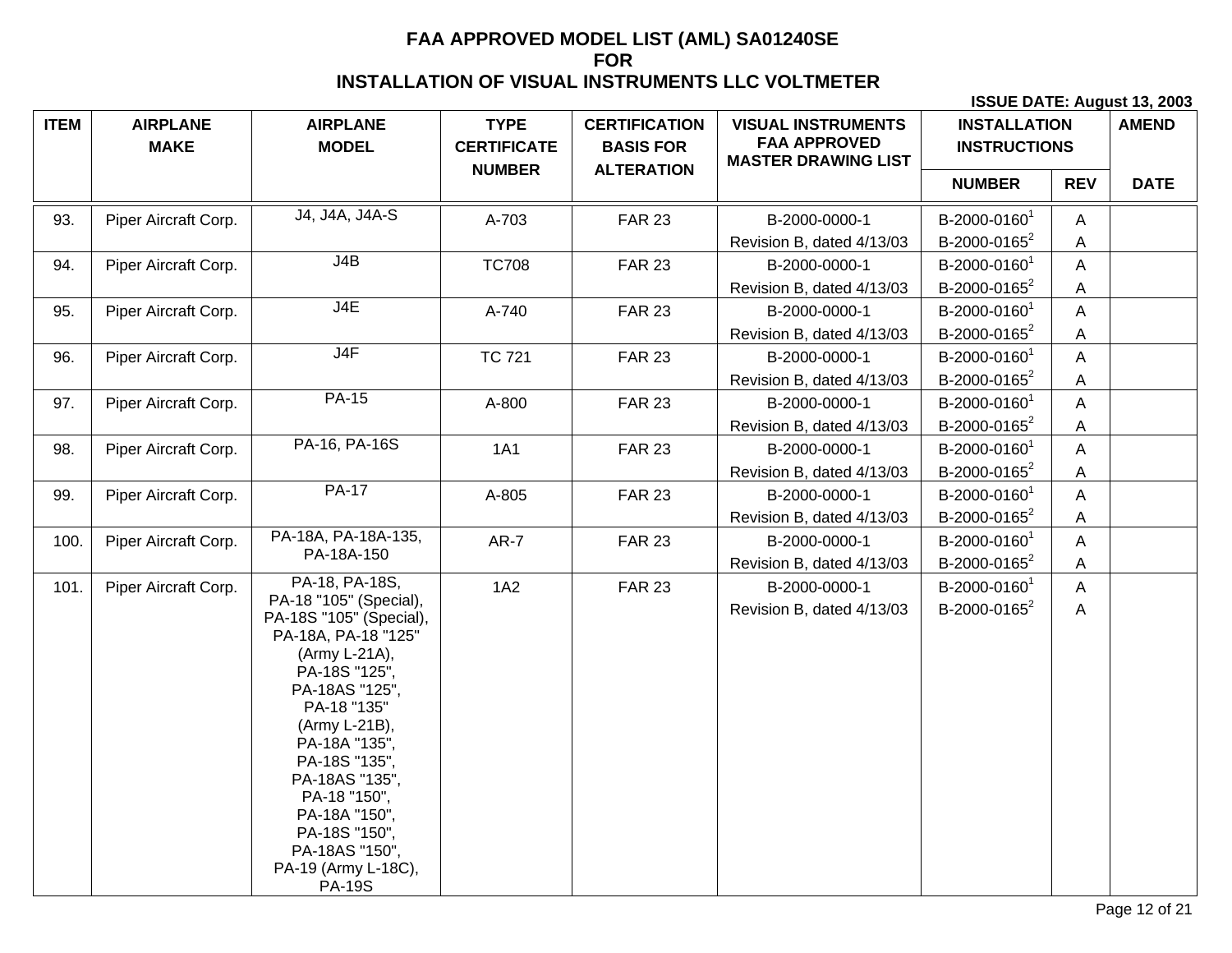| <b>ITEM</b> | <b>AIRPLANE</b><br><b>MAKE</b> | <b>AIRPLANE</b><br><b>MODEL</b>                                                                                                                                                                                                                          | <b>TYPE</b><br><b>CERTIFICATE</b> | <b>CERTIFICATION</b><br><b>BASIS FOR</b><br><b>ALTERATION</b> | <b>VISUAL INSTRUMENTS</b><br><b>FAA APPROVED</b><br><b>MASTER DRAWING LIST</b> | <b>INSTALLATION</b><br><b>INSTRUCTIONS</b>           |            | <b>AMEND</b> |
|-------------|--------------------------------|----------------------------------------------------------------------------------------------------------------------------------------------------------------------------------------------------------------------------------------------------------|-----------------------------------|---------------------------------------------------------------|--------------------------------------------------------------------------------|------------------------------------------------------|------------|--------------|
|             |                                |                                                                                                                                                                                                                                                          | <b>NUMBER</b>                     |                                                               |                                                                                | <b>NUMBER</b>                                        | <b>REV</b> | <b>DATE</b>  |
| 102.        | Piper Aircraft Corp.           | PA-20, PA-20S,<br>PA-20 "115",<br>PA-20S "115",<br>PA-20 "135",<br>PA-20S "135"                                                                                                                                                                          | <b>1A4</b>                        | <b>FAR 23</b>                                                 | B-2000-0000-1<br>Revision B, dated 4/13/03                                     | B-2000-0160 <sup>1</sup><br>B-2000-0165 <sup>2</sup> | A<br>A     |              |
| 103.        | Piper Aircraft Corp.           | PA-22, PA-22-108,<br>PA-22-135, PA-22S-135,<br>PA-22-150, PA-22S-150,<br>PA-22-160, PA-22S-160                                                                                                                                                           | <b>1A6</b>                        | <b>FAR 23</b>                                                 | B-2000-0000-1<br>Revision B, dated 4/13/03                                     | B-2000-0160 <sup>1</sup><br>B-2000-0165 <sup>2</sup> | A<br>A     |              |
| 104.        | Piper Aircraft Corp.           | PA-23, PA-23-160,<br>PA-23-235, PA-23-250                                                                                                                                                                                                                | 1A10                              | <b>FAR 23</b>                                                 | B-2000-0000-1<br>Revision B, dated 4/13/03                                     | B-2000-0160 <sup>1</sup><br>B-2000-0165 <sup>2</sup> | A<br>Α     |              |
| 105.        | Piper Aircraft Corp.           | PA-24, PA-24-250,<br>PA-24-260, PA-24-400                                                                                                                                                                                                                | 1A15                              | <b>FAR 23</b>                                                 | B-2000-0000-1<br>Revision B, dated 4/13/03                                     | B-2000-0160 <sup>1</sup><br>B-2000-0165 <sup>2</sup> | A<br>Α     |              |
| 106.        | Piper Aircraft Corp.           | PA-28-140, PA-28-151,<br>PA-28-150, PA-28-161,<br>PA-28-160, PA-28-181,<br>PA-28-180,<br>PA-28R-201,<br>PA-28-235,<br>PA-28R-201T,<br>PA-28S-160, PA-28-236,<br>PA-28S-180,<br>PA-28RT-201,<br>PA-28R-180,<br>PA-28RT-201T,<br>PA-28R-200,<br>PA-28-201T | 2A13                              | <b>FAR 23</b>                                                 | B-2000-0000-1<br>Revision B, dated 4/13/03                                     | B-2000-0160 <sup>1</sup><br>B-2000-0165 <sup>2</sup> | A<br>A     |              |
| 107.        | Piper Aircraft Corp.           | PA-30, PA-39, PA-40                                                                                                                                                                                                                                      | A1EA                              | <b>FAR 23</b>                                                 | B-2000-0000-1<br>Revision B, dated 4/13/03                                     | B-2000-0160 <sup>1</sup><br>B-2000-0165 <sup>2</sup> | A<br>А     |              |
| 108.        | Piper Aircraft Corp.           | PA-31, PA-31-300,<br>PA-31-325, PA-31-350                                                                                                                                                                                                                | A20SO                             | <b>FAR 23</b>                                                 | B-2000-0000-1<br>Revision B, dated 4/13/03                                     | B-2000-0160 <sup>1</sup><br>B-2000-0165 <sup>2</sup> | Α<br>A     |              |
| 109.        | Piper Aircraft Corp.           | PA-31P, PA-31T,<br>PA-31T1, PA-31T2,<br>PA-31T3, PA-31P-350                                                                                                                                                                                              | A8EA                              | <b>FAR 23</b>                                                 | B-2000-0000-1<br>Revision B, dated 4/13/03                                     | B-2000-0160 <sup>1</sup><br>B-2000-0165 <sup>2</sup> | A<br>A     |              |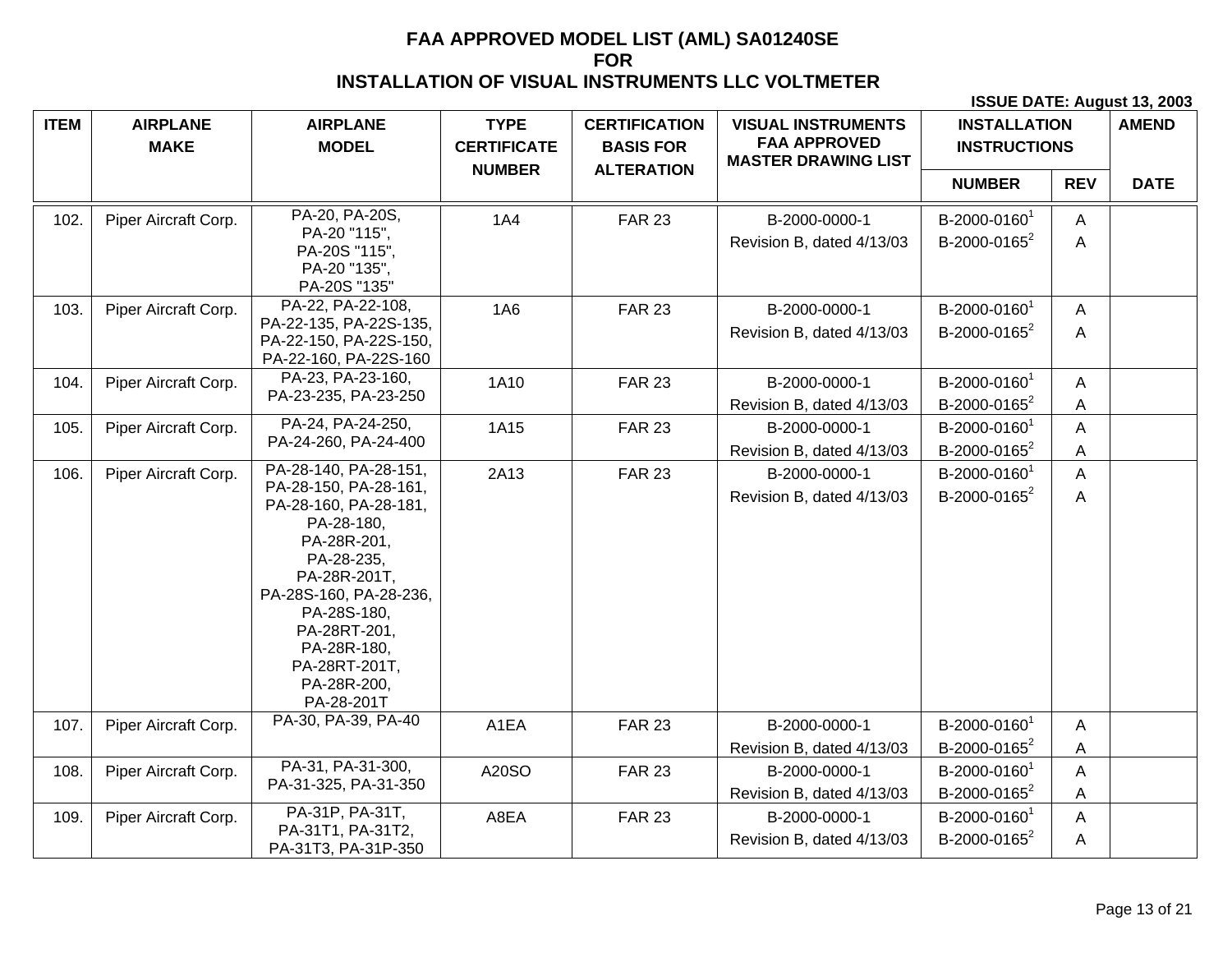| <b>ITEM</b> | <b>AIRPLANE</b>      | <b>AIRPLANE</b>                      | <b>TYPE</b>                         | <b>CERTIFICATION</b>                  | <b>VISUAL INSTRUMENTS</b><br><b>FAA APPROVED</b> | <b>INSTALLATION</b>      |            | <b>AMEND</b> |
|-------------|----------------------|--------------------------------------|-------------------------------------|---------------------------------------|--------------------------------------------------|--------------------------|------------|--------------|
|             | <b>MAKE</b>          | <b>MODEL</b>                         | <b>CERTIFICATE</b><br><b>NUMBER</b> | <b>BASIS FOR</b><br><b>ALTERATION</b> | <b>MASTER DRAWING LIST</b>                       | <b>INSTRUCTIONS</b>      |            |              |
|             |                      |                                      |                                     |                                       |                                                  | <b>NUMBER</b>            | <b>REV</b> | <b>DATE</b>  |
| 110.        | Piper Aircraft Corp. | PA-32-260,                           | A3SO                                | <b>FAR 23</b>                         | B-2000-0000-1                                    | B-2000-0160              | A          |              |
|             |                      | PA-32R-301 (SP),<br>PA-32-300,       |                                     |                                       | Revision B, dated 4/13/03                        | B-2000-0165 $2$          | A          |              |
|             |                      | PA-32R-301 (HP),                     |                                     |                                       |                                                  |                          |            |              |
|             |                      | PA-32S-300,                          |                                     |                                       |                                                  |                          |            |              |
|             |                      | PA-32R-301T,                         |                                     |                                       |                                                  |                          |            |              |
|             |                      | PA-32R-300,<br>PA-32-301,            |                                     |                                       |                                                  |                          |            |              |
|             |                      | PA-32RT-300,                         |                                     |                                       |                                                  |                          |            |              |
|             |                      | PA-32-301T,                          |                                     |                                       |                                                  |                          |            |              |
|             |                      | PA-32RT-300T                         |                                     |                                       |                                                  |                          |            |              |
| 111.        | Piper Aircraft Corp. | PA-34-200, PA-34-200T,<br>PA-34-220T | A7SO                                | <b>FAR 23</b>                         | B-2000-0000-1                                    | B-2000-0160              | Α          |              |
|             |                      |                                      |                                     |                                       | Revision B, dated 4/13/03                        | B-2000-0165 $2$          | Α          |              |
| 112.        | Piper Aircraft Corp. | PA-36-285, PA-36-300,<br>PA-36-375   | A10SO                               | <b>FAR 23</b>                         | B-2000-0000-1                                    | B-2000-0160 <sup>1</sup> | A          |              |
|             |                      |                                      |                                     |                                       | Revision B, dated 4/13/03                        | B-2000-0165 <sup>2</sup> | Α          |              |
| 113.        | Piper Aircraft Corp. | PA-36-285, PA-36-300,<br>PA-36-375   | A9SO                                | <b>FAR 23</b>                         | B-2000-0000-1                                    | B-2000-0160              | A          |              |
|             |                      |                                      |                                     |                                       | Revision B, dated 4/13/03                        | B-2000-0165 $2$          | Α          |              |
| 114.        | Piper Aircraft Corp. | PA-42-720R                           | A32SO                               | <b>FAR 23</b>                         | B-2000-0000-1                                    | B-2000-0160              | A          |              |
|             |                      |                                      |                                     |                                       | Revision B, dated 4/13/03                        | B-2000-0165 <sup>2</sup> | Α          |              |
| 115.        | Piper Aircraft Corp. | PA-38-112                            | A18SO                               | <b>FAR 23</b>                         | B-2000-0000-1                                    | B-2000-0160 <sup>1</sup> | A          |              |
|             |                      |                                      |                                     |                                       | Revision B, dated 4/13/03                        | B-2000-0165 <sup>2</sup> | Α          |              |
| 116.        | Piper Aircraft Corp. | PA-44-180, PA-44-180T                | A19SO                               | <b>FAR 23</b>                         | B-2000-0000-1                                    | B-2000-0160              | Α          |              |
|             |                      |                                      |                                     |                                       | Revision B, dated 4/13/03                        | B-2000-0165 <sup>2</sup> | Α          |              |
| 117.        | Piper Aircraft Corp. | PA-23, PA-23-160,                    | 1A10                                | <b>FAR 23</b>                         | B-2000-0000-1                                    | B-2000-0160 <sup>1</sup> | A          |              |
|             |                      | PA-23-235, PA-23-250,<br>PA-E23-250  |                                     |                                       | Revision B, dated 4/13/03                        | B-2000-0165 <sup>2</sup> | A          |              |
| 118.        | Piper Aircraft Corp. | PA-46-310P,                          | A25SO                               | <b>FAR 23</b>                         | B-2000-0000-1                                    | B-2000-0160 <sup>1</sup> | A          |              |
|             |                      | PA-46-350P,<br>PA-46-500TP           |                                     |                                       | Revision B, dated 4/13/03                        | B-2000-0165 <sup>2</sup> | A          |              |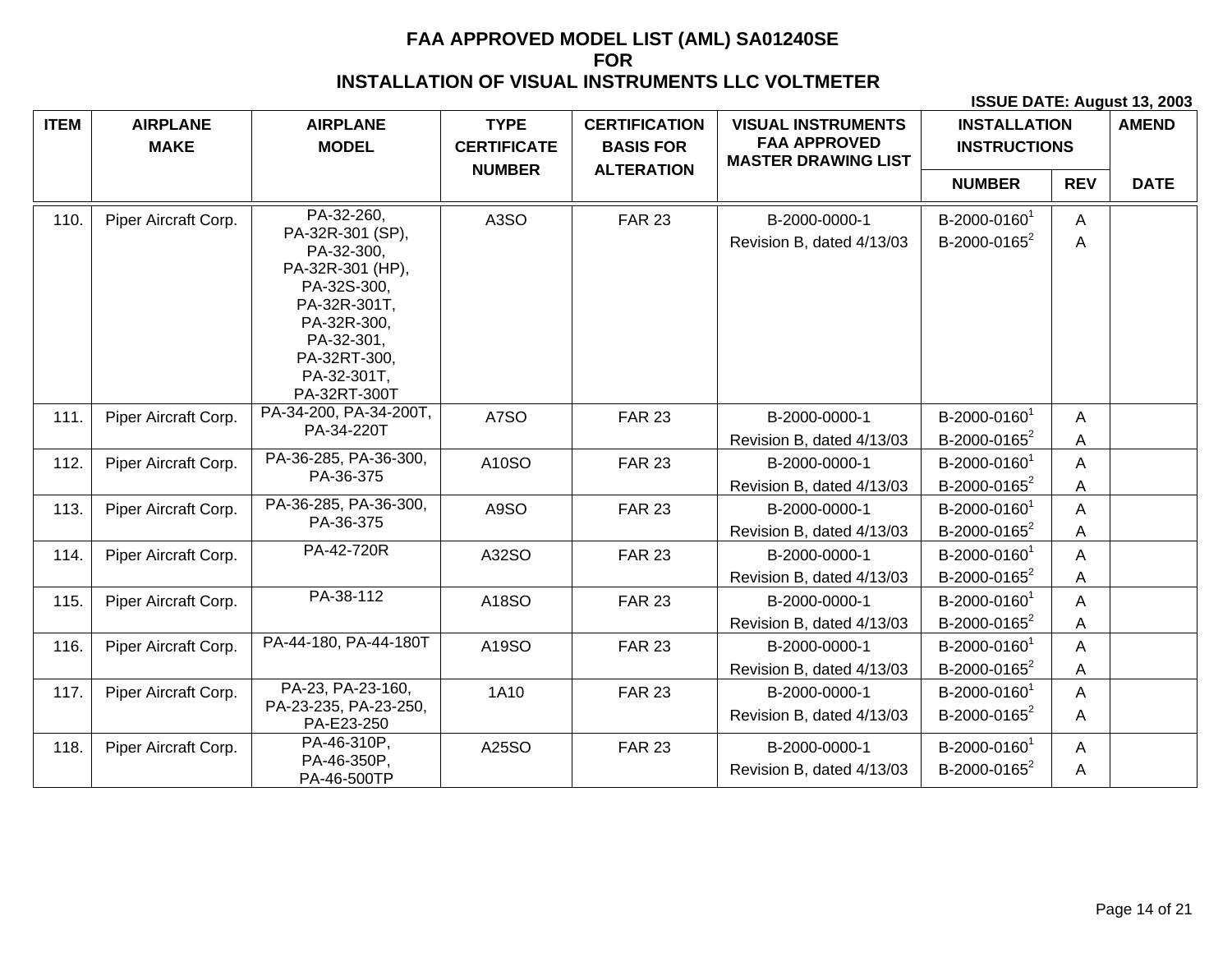| <b>ITEM</b> | <b>AIRPLANE</b><br><b>MAKE</b>                              | <b>AIRPLANE</b><br><b>MODEL</b>                                                                                                                                       | <b>TYPE</b><br><b>CERTIFICATE</b> | <b>CERTIFICATION</b><br><b>BASIS FOR</b> | <b>VISUAL INSTRUMENTS</b><br><b>FAA APPROVED</b><br><b>MASTER DRAWING LIST</b> | <b>INSTALLATION</b><br><b>INSTRUCTIONS</b>           |            | <b>AMEND</b> |
|-------------|-------------------------------------------------------------|-----------------------------------------------------------------------------------------------------------------------------------------------------------------------|-----------------------------------|------------------------------------------|--------------------------------------------------------------------------------|------------------------------------------------------|------------|--------------|
|             |                                                             |                                                                                                                                                                       | <b>NUMBER</b>                     | <b>ALTERATION</b>                        |                                                                                | <b>NUMBER</b>                                        | <b>REV</b> | <b>DATE</b>  |
| 119.        | Aerostar Aircraft<br>Corp. (Piper)                          | PA-60-600<br>(Aerostar 600),<br>PA-60-601                                                                                                                             | A17WE                             | <b>FAR 23</b>                            | B-2000-0000-1<br>Revision B, dated 4/13/03                                     | B-2000-0160 <sup>1</sup><br>B-2000-0165 <sup>2</sup> | A<br>A     |              |
|             |                                                             | (Aerostar 601),<br>PA-60-601P<br>(Aerostar 601P),<br>PA-60-602P<br>(Aerostar 602P),<br>PA-60-700P<br>(Aerostar 700P)                                                  |                                   |                                          |                                                                                |                                                      |            |              |
| 120.        | Sky International,<br>Inc. (Pitts)                          | S-1S, S-1T, S-2, S-2A,<br>S-2S, S-2B, S-2C                                                                                                                            | A8SO                              | <b>FAR 23</b>                            | B-2000-0000-1<br>Revision B, dated 4/13/03                                     | B-2000-0160 <sup>1</sup><br>B-2000-0165 <sup>2</sup> | A<br>A     |              |
| 121.        | Polskie Zaklady<br>Lotnicze Spolka<br>ZO.O.<br>(PZL-Mielec) | PZL M18, PZL M18A,<br>PZL M18B                                                                                                                                        | A47EU                             | <b>FAR 23</b>                            | B-2000-0000-1<br>Revision B, dated 4/13/03                                     | B-2000-0160 <sup>1</sup><br>B-2000-0165 <sup>2</sup> | A<br>Α     |              |
| 122.        | Prop-Jets, Inc.<br>(Aero Commander)                         | 200, 200A, 200B, 200C,<br>200D, 400                                                                                                                                   | 3A18                              | <b>FAR 23</b>                            | B-2000-0000-1<br>Revision B, dated 4/13/03                                     | B-2000-01601<br>B-2000-0165 <sup>2</sup>             | A<br>A     |              |
| 123.        | Reims Aviation S.A.<br>(Cessna)                             | F150G, FA150K, F150H,<br>F150L, F150J, FA150L,<br>F150K, FRA150L,<br>F150M, FRA150M,<br>F152, FA152                                                                   | A13EU                             | <b>FAR 23</b>                            | B-2000-0000-1<br>Revision B, dated 4/13/03                                     | B-2000-0160 <sup>1</sup><br>B-2000-0165 <sup>2</sup> | A<br>Α     |              |
| 124.        | Reims Aviation S.A.<br>(Cessna)                             | Cessna F172D,<br>Cessna F172E,<br>Cessna F172F,<br>Cessna F172G,<br>Cessna F172H,<br>Cessna F172K,<br>Cessna F172L,<br>Cessna F172M,<br>Cessna F172N,<br>Cessna F172P | A4EU                              | <b>FAR 23</b>                            | B-2000-0000-1<br>Revision B, dated 4/13/03                                     | B-2000-0160 <sup>1</sup><br>B-2000-0165 <sup>2</sup> | A<br>A     |              |
| 125.        | Reims Aviation S.A.<br>(Cessna)                             | Cessna F177RG                                                                                                                                                         | A26EU                             | <b>FAR 23</b>                            | B-2000-0000-1<br>Revision B, dated 4/13/03                                     | B-2000-0160 <sup>1</sup><br>B-2000-0165 <sup>2</sup> | A<br>Α     |              |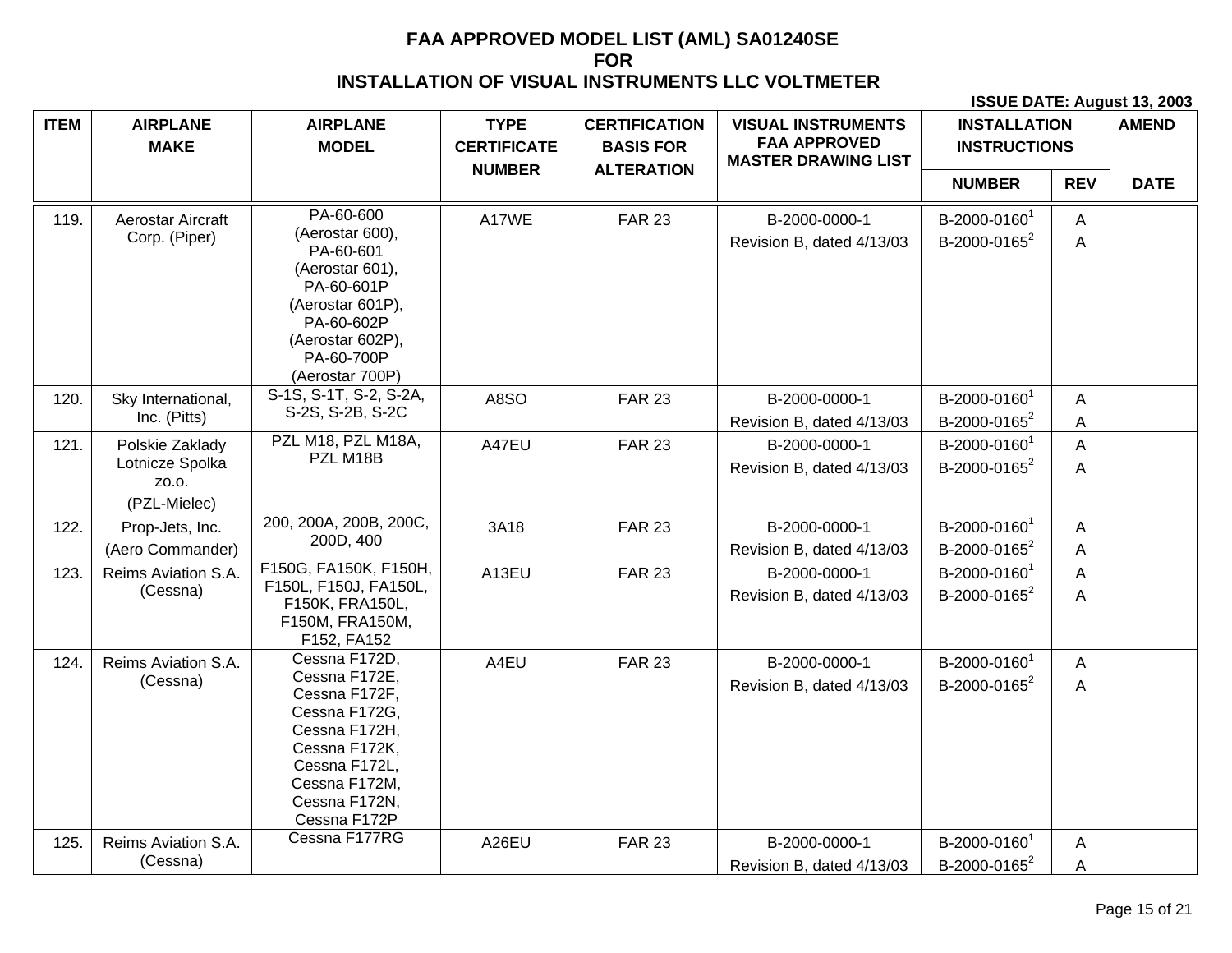| <b>ITEM</b> | <b>AIRPLANE</b><br><b>MAKE</b>                      | <b>AIRPLANE</b><br><b>MODEL</b>                                                                                                              | <b>TYPE</b><br><b>CERTIFICATE</b> | <b>CERTIFICATION</b><br><b>BASIS FOR</b> | <b>VISUAL INSTRUMENTS</b><br><b>FAA APPROVED</b><br><b>MASTER DRAWING LIST</b> | <b>INSTALLATION</b><br><b>INSTRUCTIONS</b>           |            | <b>AMEND</b> |
|-------------|-----------------------------------------------------|----------------------------------------------------------------------------------------------------------------------------------------------|-----------------------------------|------------------------------------------|--------------------------------------------------------------------------------|------------------------------------------------------|------------|--------------|
|             |                                                     |                                                                                                                                              | <b>NUMBER</b>                     | <b>ALTERATION</b>                        |                                                                                | <b>NUMBER</b>                                        | <b>REV</b> | <b>DATE</b>  |
| 126.        | Reims Aviation S.A.<br>(Cessna)                     | Reims-Cessna F182P,<br>Reims-Cessna F182Q,<br>Reims-Cessna FR182                                                                             | A42EU                             | <b>FAR 23</b>                            | B-2000-0000-1<br>Revision B, dated 4/13/03                                     | B-2000-0160 <sup>1</sup><br>B-2000-0165 <sup>2</sup> | A<br>A     |              |
| 127.        | Reims Aviation S.A.<br>(Cessna)                     | Cessna F 337E,<br>Cessna FT337E,<br>Cessna F 337F,<br>Cessna FT337F,<br>Cessna F 337G,<br>Cessna FT337GP,<br>Cessna F337H,<br>Cessna FT337HP | A23EU                             | <b>FAR 23</b>                            | B-2000-0000-1<br>Revision B, dated 4/13/03                                     | B-2000-0160 <sup>1</sup><br>B-2000-0165 <sup>2</sup> | A<br>A     |              |
| 128.        | Reims Aviation S.A.<br>(Cessna)                     | Cessna FR172E,<br>Cessna FR172F,<br>Cessna FR172G,<br>Cessna FR172H,<br>Cessna FR172J,<br>Cessna FR172K                                      | A18EU                             | <b>FAR 23</b>                            | B-2000-0000-1<br>Revision B, dated 4/13/03                                     | B-2000-0160 <sup>1</sup><br>B-2000-0165 <sup>2</sup> | A<br>A     |              |
| 129.        | Reims Aviation S.A.<br>(Cessna)                     | F406                                                                                                                                         | A54EU                             | <b>FAR 23</b>                            | B-2000-0000-1<br>Revision B, dated 4/13/03                                     | B-2000-0160 <sup>1</sup><br>B-2000-0165 <sup>2</sup> | A<br>A     |              |
| 130.        | Robinson Helicopter                                 | R22, R22 ALPHA,<br>R22 BETA,<br>R22 MARINER                                                                                                  | H10WE                             | <b>FAR 27</b>                            | B-2000-0000-1<br>Revision B, dated 4/13/03                                     | B-2000-0160 <sup>1</sup><br>B-2000-0165 <sup>2</sup> | A<br>A     |              |
| 131.        | Robinson Helicopter                                 | R44, R44 II                                                                                                                                  | H <sub>1</sub> 1NM                | <b>FAR 27</b>                            | B-2000-0000-1<br>Revision B, dated 4/13/03                                     | B-2000-0160 <sup>1</sup><br>B-2000-0165 <sup>2</sup> | A<br>A     |              |
| 132.        | Rockwell<br>International Corp.<br>(North American) | <b>NA-260</b>                                                                                                                                | <b>1A18</b>                       | <b>FAR 23</b>                            | B-2000-0000-1<br>Revision B, dated 4/13/03                                     | B-2000-0160 <sup>1</sup><br>B-2000-0165 <sup>2</sup> | A<br>A     |              |
| 133.        | <b>Commander Aircraft</b><br>(Rockwell)             | 112, 114, 112TC, 112B,<br>112TCA, 114A, 114B,<br>114TC                                                                                       | A12SO                             | <b>FAR 23</b>                            | B-2000-0000-1<br>Revision B, dated 4/13/03                                     | B-2000-0160 <sup>1</sup><br>B-2000-0165 <sup>2</sup> | A<br>A     |              |
| 134.        | Rust, Robert E.<br>(Chipmunk)<br>de Havilland       | DH.C1,<br>Chipmunk 21,<br>Chipmunk 22,<br>Chipmunk 22A                                                                                       | A44EU                             | <b>FAR 23</b>                            | B-2000-0000-1<br>Revision B, dated 4/13/03                                     | B-2000-0160 <sup>1</sup><br>B-2000-0165 <sup>2</sup> | A<br>A     |              |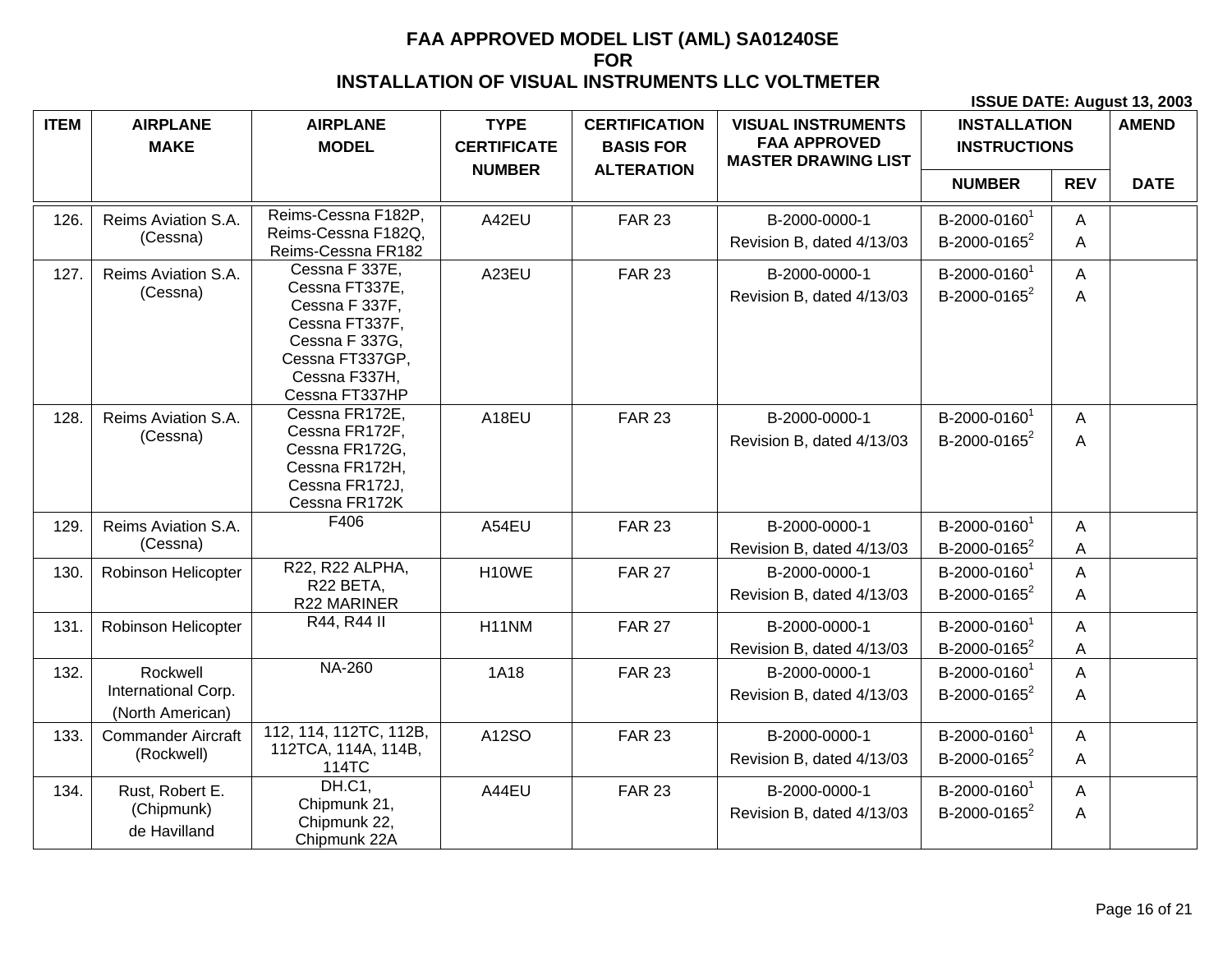| <b>ITEM</b> | <b>AIRPLANE</b><br><b>MAKE</b>           | <b>AIRPLANE</b><br><b>MODEL</b>                       | <b>TYPE</b><br><b>CERTIFICATE</b> | <b>CERTIFICATION</b><br><b>BASIS FOR</b> | <b>VISUAL INSTRUMENTS</b><br><b>FAA APPROVED</b><br><b>MASTER DRAWING LIST</b> | <b>INSTALLATION</b><br><b>INSTRUCTIONS</b> |            | <b>AMEND</b> |
|-------------|------------------------------------------|-------------------------------------------------------|-----------------------------------|------------------------------------------|--------------------------------------------------------------------------------|--------------------------------------------|------------|--------------|
|             |                                          |                                                       | <b>NUMBER</b>                     | <b>ALTERATION</b>                        |                                                                                | <b>NUMBER</b>                              | <b>REV</b> | <b>DATE</b>  |
| 135.        | SOCATA - Groupe                          | TB 9, TB 10, TB 20,                                   | A51EU                             | <b>FAR 23</b>                            | B-2000-0000-1                                                                  | B-2000-0160 <sup>1</sup>                   | A          |              |
|             | Aerospatiale                             | TB 21, TB 200                                         |                                   |                                          | Revision B, dated 4/13/03                                                      | B-2000-0165 <sup>2</sup>                   | A          |              |
| 136.        | SOCATA - Groupe                          | <b>TBM 700</b>                                        | A60EU                             | <b>FAR 23</b>                            | B-2000-0000-1                                                                  | B-2000-0160 <sup>1</sup>                   | A          |              |
|             | Aerospatiale                             |                                                       |                                   |                                          | Revision B, dated 4/13/03                                                      | B-2000-0165 <sup>2</sup>                   | A          |              |
| 137.        | Stearman Aircraft                        | 4C                                                    | $2 - 155$                         | <b>FAR 23</b>                            | B-2000-0000-1                                                                  | B-2000-0160 <sup>1</sup>                   | A          |              |
|             |                                          |                                                       |                                   |                                          | Revision B, dated 4/13/03                                                      | B-2000-0165 <sup>2</sup>                   | A          |              |
| 138.        | Stearman Aircraft                        | 4D                                                    | ATC 305                           | <b>FAR 23</b>                            | B-2000-0000-1                                                                  | B-2000-0160 <sup>1</sup>                   | A          |              |
|             |                                          |                                                       |                                   |                                          | Revision B, dated 4/13/03                                                      | B-2000-0165 <sup>2</sup>                   | Α          |              |
| 139.        | Stearman Aircraft                        | 4E                                                    | <b>ATC 292</b>                    | <b>FAR 23</b>                            | B-2000-0000-1                                                                  | B-2000-01601                               | A          |              |
|             |                                          |                                                       |                                   |                                          | Revision B, dated 4/13/03                                                      | B-2000-0165 <sup>2</sup>                   | A          |              |
| 140.        | Stearman Aircraft                        | 6L                                                    | ATC459                            | <b>FAR 23</b>                            | B-2000-0000-1                                                                  | B-2000-0160 <sup>1</sup>                   | A          |              |
|             |                                          |                                                       |                                   |                                          | Revision B, dated 4/13/03                                                      | B-2000-0165 <sup>2</sup>                   | A          |              |
| 141.        | Stearman Aircraft                        | $C-3-B$                                               | <b>ATC 55</b>                     | <b>FAR 23</b>                            | B-2000-0000-1                                                                  | B-2000-01601                               | A          |              |
|             |                                          |                                                       |                                   |                                          | Revision B, dated 4/13/03                                                      | B-2000-0165 <sup>2</sup>                   | A          |              |
| 142.        | Stearman Aircraft                        | C3-B Special                                          | TC 2-159                          | <b>FAR 23</b>                            | B-2000-0000-1                                                                  | B-2000-01601                               | A          |              |
|             |                                          |                                                       |                                   |                                          | Revision B, dated 4/13/03                                                      | B-2000-0165 <sup>2</sup>                   | A          |              |
| 143.        | Stearman Aircraft                        | $C3-R$                                                | <b>ATC 251</b>                    | <b>FAR 23</b>                            | B-2000-0000-1                                                                  | B-2000-01601                               | A          |              |
|             |                                          |                                                       |                                   |                                          | Revision B, dated 4/13/03                                                      | B-2000-0165 <sup>2</sup>                   | A          |              |
| 144.        | <b>Consolidated Vultee</b>               | L-5, L-5B, L-5C, L-5D,                                | A-764                             | <b>FAR 23</b>                            | B-2000-0000-1                                                                  | B-2000-0160 <sup>1</sup>                   | A          |              |
|             | <b>Aircraft Corporation</b><br>(Stinson) | L-5E, L-5E-1, L-5G                                    |                                   |                                          | Revision B, dated 4/13/03                                                      | B-2000-0165 <sup>2</sup>                   | A          |              |
| 145.        | <b>Consolidated Vultee</b>               | SM-8A                                                 | ATC295                            | <b>FAR 23</b>                            | B-2000-0000-1                                                                  | B-2000-01601                               | A          |              |
|             | <b>Aircraft Corporation</b><br>(Stinson) |                                                       |                                   |                                          | Revision B, dated 4/13/03                                                      | B-2000-0165 <sup>2</sup>                   | A          |              |
| 146.        | <b>Consolidated Vultee</b>               | SR-10B, SR-10C,                                       | <b>TC678</b>                      | <b>FAR 23</b>                            | B-2000-0000-1                                                                  | B-2000-0160 <sup>1</sup>                   | A          |              |
|             | <b>Aircraft Corporation</b><br>(Stinson) | SR-10G, SR-10G3,<br>SR-10H, SR-10J,<br><b>SR-10J3</b> |                                   |                                          | Revision B, dated 4/13/03                                                      | B-2000-0165 <sup>2</sup>                   | A          |              |
| 147.        | <b>Consolidated Vultee</b>               | SR-10D, SR-10E,                                       | <b>TC 679</b>                     | <b>FAR 23</b>                            | B-2000-0000-1                                                                  | B-2000-01601                               | A          |              |
|             | <b>Aircraft Corporation</b><br>(Stinson) | <b>SR-10K</b>                                         |                                   |                                          | Revision B, dated 4/13/03                                                      | B-2000-0165 <sup>2</sup>                   | A          |              |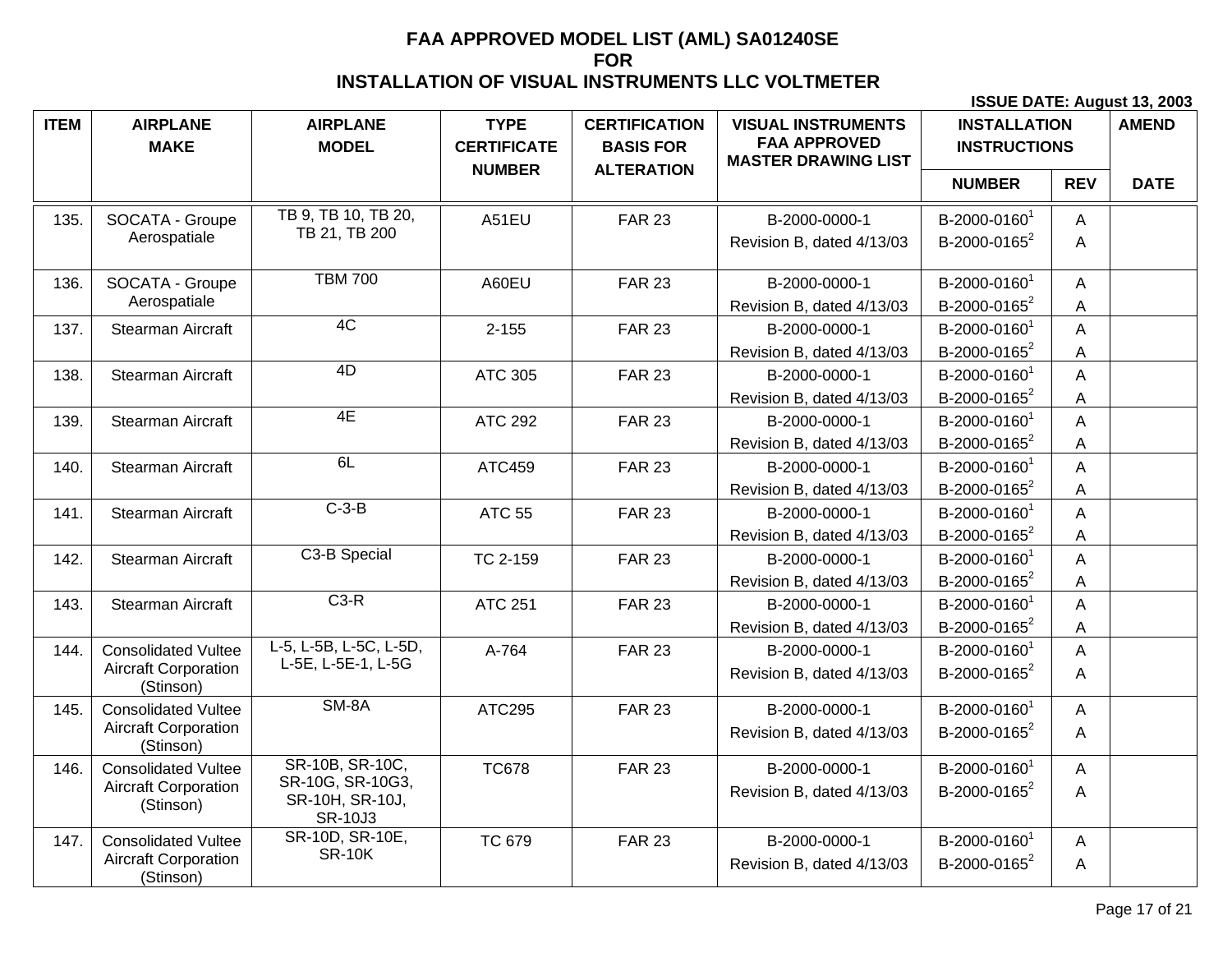| <b>ITEM</b> | <b>AIRPLANE</b><br><b>MAKE</b>                                         | <b>AIRPLANE</b><br><b>MODEL</b>              | <b>TYPE</b><br><b>CERTIFICATE</b> | <b>CERTIFICATION</b><br><b>BASIS FOR</b> | <b>VISUAL INSTRUMENTS</b><br><b>FAA APPROVED</b><br><b>MASTER DRAWING LIST</b> | <b>INSTALLATION</b><br><b>INSTRUCTIONS</b>           |                     | <b>AMEND</b> |
|-------------|------------------------------------------------------------------------|----------------------------------------------|-----------------------------------|------------------------------------------|--------------------------------------------------------------------------------|------------------------------------------------------|---------------------|--------------|
|             |                                                                        |                                              | <b>NUMBER</b>                     | <b>ALTERATION</b>                        |                                                                                | <b>NUMBER</b>                                        | <b>REV</b>          | <b>DATE</b>  |
| 148.        | <b>Consolidated Vultee</b><br><b>Aircraft Corporation</b><br>(Stinson) | <b>SR-10F</b>                                | <b>TC685</b>                      | <b>FAR 23</b>                            | B-2000-0000-1<br>Revision B, dated 4/13/03                                     | B-2000-0160 <sup>1</sup><br>B-2000-0165 <sup>2</sup> | A<br>A              |              |
| 149.        | <b>Consolidated Vultee</b><br><b>Aircraft Corporation</b><br>(Stinson) | SR-5, SR-5A, SR-5B,<br>SR-5C, SR-5E          | ATC 530                           | <b>FAR 23</b>                            | B-2000-0000-1<br>Revision B, dated 4/13/03                                     | B-2000-0160 <sup>1</sup><br>B-2000-0165 <sup>2</sup> | A<br>A              |              |
| 150.        | <b>Consolidated Vultee</b><br><b>Aircraft Corporation</b><br>(Stinson) | SR-6, SR-6A, SR-6B,<br>SR-6C                 | ATC 580                           | <b>FAR 23</b>                            | B-2000-0000-1<br>Revision B, dated 4/13/03                                     | B-2000-0160 <sup>1</sup><br>B-2000-0165 <sup>2</sup> | $\overline{A}$<br>A |              |
| 151.        | <b>Consolidated Vultee</b><br><b>Aircraft Corporation</b><br>(Stinson) | SR-7A, SR-7B, SR-7C                          | <b>ATC 594</b>                    | <b>FAR 23</b>                            | B-2000-0000-1<br>Revision B, dated 4/13/03                                     | B-2000-01601<br>B-2000-0165 <sup>2</sup>             | A<br>A              |              |
| 152.        | <b>Consolidated Vultee</b><br><b>Aircraft Corporation</b><br>(Stinson) | SR-8A, SR-8B, SR-8C                          | ATC608                            | <b>FAR 23</b>                            | B-2000-0000-1<br>Revision B, dated 4/13/03                                     | B-2000-01601<br>B-2000-0165 <sup>2</sup>             | A<br>A              |              |
| 153.        | <b>Consolidated Vultee</b><br><b>Aircraft Corporation</b><br>(Stinson) | SR-8D, SR-8E                                 | ATC 609                           | <b>FAR 23</b>                            | B-2000-0000-1<br>Revision B, dated 4/13/03                                     | B-2000-0160 <sup>1</sup><br>B-2000-0165 <sup>2</sup> | A<br>A              |              |
| 154.        | <b>Consolidated Vultee</b><br><b>Aircraft Corporation</b><br>(Stinson) | SR-9A, SR-9B, SR-9C                          | ATC 621                           | <b>FAR 23</b>                            | B-2000-0000-1<br>Revision B, dated 4/13/03                                     | B-2000-0160 <sup>1</sup><br>B-2000-0165 <sup>2</sup> | A<br>Α              |              |
| 155.        | <b>Consolidated Vultee</b><br><b>Aircraft Corporation</b><br>(Stinson) | SR-9D, SR-9DM,<br>SR-9E, SR-9EM              | ATC625                            | <b>FAR 23</b>                            | B-2000-0000-1<br>Revision B, dated 4/13/03                                     | B-2000-0160 <sup>1</sup><br>B-2000-0165 <sup>2</sup> | A<br>A              |              |
| 156.        | <b>Consolidated Vultee</b><br><b>Aircraft Corporation</b><br>(Stinson) | SR-9F                                        | <b>ATC 640</b>                    | <b>FAR 23</b>                            | B-2000-0000-1<br>Revision B, dated 4/13/03                                     | B-2000-0160 <sup>1</sup><br>B-2000-0165 <sup>2</sup> | A<br>A              |              |
| 157.        | <b>Consolidated Vultee</b><br><b>Aircraft Corporation</b><br>(Stinson) | L-5, L-5B, L-5C, L-5D,<br>L-5E, L-5E-1, L-5G | A-764                             | <b>FAR 23</b>                            | B-2000-0000-1<br>Revision B, dated 4/13/03                                     | B-2000-01601<br>B-2000-0165 <sup>2</sup>             | A<br>A              |              |
| 158.        | <b>Consolidated Vultee</b><br><b>Aircraft Corporation</b><br>(Stinson) | $V-77$                                       | A-774                             | <b>FAR 23</b>                            | B-2000-0000-1<br>Revision B, dated 4/13/03                                     | B-2000-0160 <sup>1</sup><br>B-2000-0165 <sup>2</sup> | A<br>Α              |              |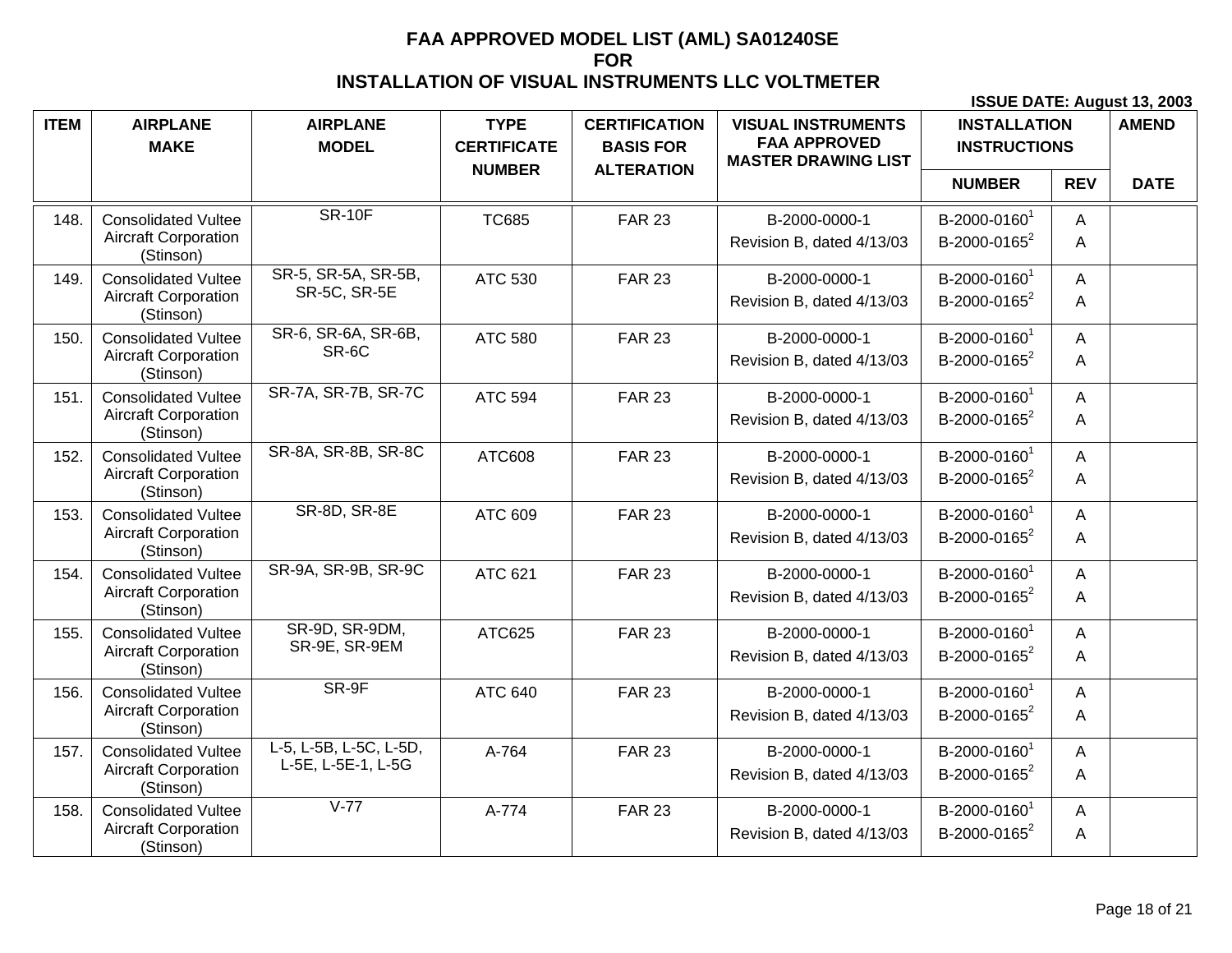| <b>ITEM</b> | <b>AIRPLANE</b><br><b>MAKE</b> | <b>AIRPLANE</b><br><b>MODEL</b>                                                                                                                                    | <b>TYPE</b><br><b>CERTIFICATE</b> | <b>CERTIFICATION</b><br><b>BASIS FOR</b> | <b>VISUAL INSTRUMENTS</b><br><b>FAA APPROVED</b><br><b>MASTER DRAWING LIST</b> | <b>INSTALLATION</b><br><b>INSTRUCTIONS</b>           |             | <b>AMEND</b> |
|-------------|--------------------------------|--------------------------------------------------------------------------------------------------------------------------------------------------------------------|-----------------------------------|------------------------------------------|--------------------------------------------------------------------------------|------------------------------------------------------|-------------|--------------|
|             |                                |                                                                                                                                                                    | <b>NUMBER</b>                     | <b>ALTERATION</b>                        |                                                                                | <b>NUMBER</b>                                        | <b>REV</b>  | <b>DATE</b>  |
| 159.        | Univair (Stinson)              | 108, 108-1, 108-2,<br>108-3, 108-5                                                                                                                                 | A-767                             | <b>FAR 23</b>                            | B-2000-0000-1                                                                  | B-2000-0160 <sup>1</sup><br>B-2000-0165 <sup>2</sup> | A           |              |
| 160.        | Swift Museum                   | GC-1A, GC-1B                                                                                                                                                       | A-766                             | <b>FAR 23</b>                            | Revision B, dated 4/13/03<br>B-2000-0000-1                                     | B-2000-0160 <sup>1</sup>                             | A<br>A      |              |
|             | Foundation                     |                                                                                                                                                                    |                                   |                                          | Revision B, dated 4/13/03                                                      | B-2000-0165 <sup>2</sup>                             | A           |              |
| 161.        | Helio Aircraft Corp.           | 15A, 20                                                                                                                                                            | 3A3                               | <b>FAR 23</b>                            | B-2000-0000-1                                                                  | B-2000-0160 <sup>1</sup>                             | A           |              |
|             | (Taylorcraft)                  |                                                                                                                                                                    |                                   |                                          | Revision B, dated 4/13/03                                                      | B-2000-0165 <sup>2</sup>                             | A           |              |
| 162.        | Taylorcraft 2000,              | 19, F19, F21, F21A,                                                                                                                                                | <b>1A9</b>                        | <b>FAR 23</b>                            | B-2000-0000-1                                                                  | B-2000-0160 <sup>1</sup>                             | $\mathsf A$ |              |
|             | <b>LLC</b>                     | F21B, F22, F22A, F22B,<br>F22C                                                                                                                                     |                                   |                                          | Revision B, dated 4/13/03                                                      | B-2000-0165 <sup>2</sup>                             | A           |              |
| 163.        | Taylorcraft 2000,              | A-696,                                                                                                                                                             | A-696                             | <b>FAR 23</b>                            | B-2000-0000-1                                                                  | B-2000-0160 <sup>1</sup>                             | A           |              |
|             | <b>LLC</b>                     | <b>BC, BCS12-D,</b><br>BCS, BC12-D1,<br>BC-65, BCS12-D1,<br>BCS-65, BC12D-85,<br>BC12-65 (Army L-2H),<br>BCS12D-85,<br>BCS12-65, BC12D-4-85<br>BC12-D, BCS12D-4-85 |                                   |                                          | Revision B, dated 4/13/03                                                      | B-2000-0165 <sup>2</sup>                             | A           |              |
| 164.        | Taylorcraft, Inc.              | BL, BLS,<br>(Army L-2F) BL-65,<br><b>BLS-65,</b><br>(Army L-2J) BL12-65,<br><b>BLS12-65</b>                                                                        | A-700                             | <b>FAR 23</b>                            | B-2000-0000-1<br>Revision B, dated 4/13/03                                     | B-2000-0160 <sup>1</sup><br>B-2000-0165 <sup>2</sup> | A<br>A      |              |
| 165.        | Taylorcraft, Inc.              | Α                                                                                                                                                                  | A-643                             | <b>FAR 23</b>                            | B-2000-0000-1                                                                  | B-2000-0160 <sup>1</sup>                             | A           |              |
|             |                                |                                                                                                                                                                    |                                   |                                          | Revision B, dated 4/13/03                                                      | B-2000-0165 <sup>2</sup>                             | A           |              |
| 166.        | Taylorcraft, Inc.              | (Army L-2G) BF, BFS,                                                                                                                                               | A-699                             | <b>FAR 23</b>                            | B-2000-0000-1                                                                  | B-2000-0160 <sup>1</sup>                             | A           |              |
|             |                                | BF-60, BFS-60, BF-65,<br><b>BFS-65.</b><br>(Army L-2K) BF 12-65,<br><b>BFS-65</b>                                                                                  |                                   |                                          | Revision B, dated 4/13/03                                                      | B-2000-0165 <sup>2</sup>                             | A           |              |
| 167.        | Arizona Aerospace              | (Army L-2, L-2C) DC-65,                                                                                                                                            | A746                              | <b>FAR 23</b>                            | B-2000-0000-1                                                                  | B-2000-0160 <sup>1</sup>                             | A           |              |
|             | Foundation<br>(Taylorcraft)    | (Army L-2E) DF-65,<br>(Army L-2D) DL-65,<br>(Army L-2A, -2B, -2M)<br><b>DCO-65</b>                                                                                 |                                   |                                          | Revision B, dated 4/13/03                                                      | B-2000-0165 <sup>2</sup>                             | A           |              |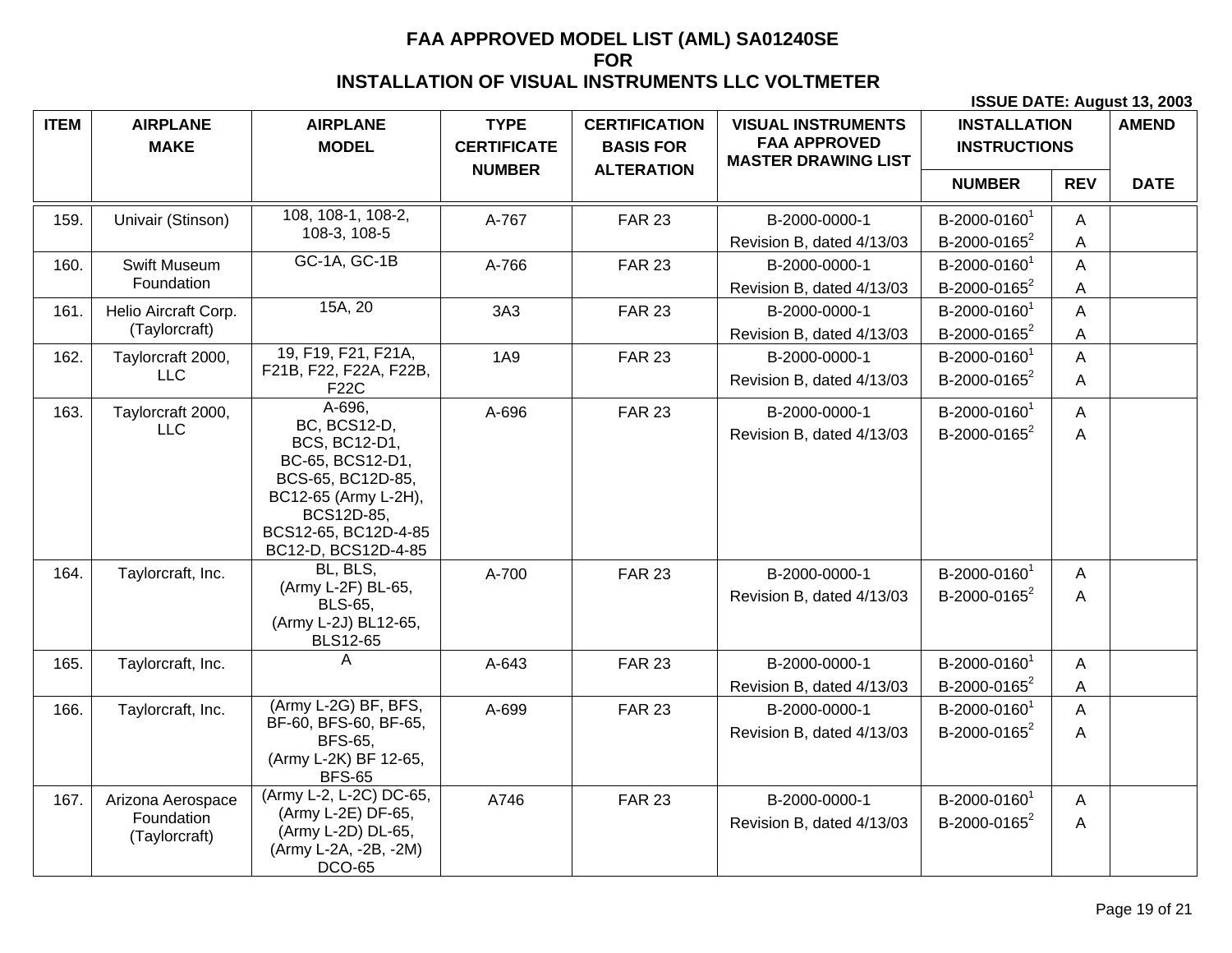| <b>ITEM</b> | <b>AIRPLANE</b><br><b>MAKE</b> | <b>AIRPLANE</b><br><b>MODEL</b>                                                                                     | <b>TYPE</b><br><b>CERTIFICATE</b> | <b>CERTIFICATION</b><br><b>BASIS FOR</b> | <b>VISUAL INSTRUMENTS</b><br><b>FAA APPROVED</b><br><b>MASTER DRAWING LIST</b> | <b>INSTALLATION</b><br><b>INSTRUCTIONS</b>           |            | <b>AMEND</b> |
|-------------|--------------------------------|---------------------------------------------------------------------------------------------------------------------|-----------------------------------|------------------------------------------|--------------------------------------------------------------------------------|------------------------------------------------------|------------|--------------|
|             |                                |                                                                                                                     | <b>NUMBER</b>                     | <b>ALTERATION</b>                        |                                                                                | <b>NUMBER</b>                                        | <b>REV</b> | <b>DATE</b>  |
| 168.        | Univair                        | (ERCO) 415-D,<br>(ERCO) E, (ERCO) G,<br>(Forney) F-1,<br>(Forney) F-1A,<br>(Alon) A-2, (Alon) A2-A,<br>(Mooney) M10 | A-787                             | <b>FAR 23</b>                            | B-2000-0000-1<br>Revision B, dated 4/13/03                                     | B-2000-0160 <sup>1</sup><br>B-2000-0165 <sup>2</sup> | A<br>Α     |              |
| 169.        | Varga                          | 2150, 2150A, 2180                                                                                                   | 4A19                              | <b>FAR 23</b>                            | B-2000-0000-1                                                                  | B-2000-0160 <sup>1</sup>                             | A          |              |
|             |                                |                                                                                                                     |                                   |                                          | Revision B, dated 4/13/03                                                      | B-2000-0165 <sup>2</sup>                             | A          |              |
| 170.        | <b>Waco Aircraft</b>           | <b>ASO</b>                                                                                                          | <b>ATC 41</b>                     | <b>FAR 23</b>                            | B-2000-0000-1                                                                  | B-2000-0160 <sup>1</sup>                             | A          |              |
|             |                                |                                                                                                                     |                                   |                                          | Revision B, dated 4/13/03                                                      | B-2000-0165 $2$                                      | Α          |              |
| 171.        | <b>Waco Aircraft</b>           | <b>CTO</b>                                                                                                          | <b>ATC 257</b>                    | <b>FAR 23</b>                            | B-2000-0000-1                                                                  | B-2000-0160 <sup>1</sup>                             | Α          |              |
|             |                                |                                                                                                                     |                                   |                                          | Revision B, dated 4/13/03                                                      | B-2000-0165 <sup>2</sup>                             | Α          |              |
| 172.        | <b>Waco Aircraft</b>           | <b>GXE</b>                                                                                                          | TC 2-363                          | <b>FAR 23</b>                            | B-2000-0000-1                                                                  | B-2000-0160 <sup>1</sup>                             | A          |              |
|             |                                |                                                                                                                     |                                   |                                          | Revision B, dated 4/13/03                                                      | B-2000-0165 <sup>2</sup>                             | Α          |              |
| 173.        | Waco Aircraft                  | <b>GXE</b>                                                                                                          | <b>ATC 13</b>                     | <b>FAR 23</b>                            | B-2000-0000-1                                                                  | B-2000-0160 <sup>1</sup>                             | A          |              |
|             |                                |                                                                                                                     |                                   |                                          | Revision B, dated 4/13/03                                                      | B-2000-0165 <sup>2</sup>                             | Α          |              |
| 174.        | <b>Waco Aircraft</b>           | <b>RNF</b>                                                                                                          | <b>ATC 311</b>                    | <b>FAR 23</b>                            | B-2000-0000-1                                                                  | B-2000-0160 <sup>1</sup>                             | Α          |              |
|             |                                |                                                                                                                     |                                   |                                          | Revision B, dated 4/13/03                                                      | B-2000-0165 <sup>2</sup>                             | Α          |              |
| 175.        | <b>Waco Aircraft</b>           | UPF-7                                                                                                               | A-642                             | <b>FAR 23</b>                            | B-2000-0000-1                                                                  | B-2000-01601                                         | Α          |              |
|             |                                |                                                                                                                     |                                   |                                          | Revision B, dated 4/13/03                                                      | B-2000-0165 <sup>2</sup>                             | Α          |              |
| 176.        | <b>Waco Aircraft</b>           | UKC, UKC-S, UKS-6                                                                                                   | <b>ATC 528</b>                    | <b>FAR 23</b>                            | B-2000-0000-1                                                                  | B-2000-0160 <sup>1</sup>                             | A          |              |
|             |                                |                                                                                                                     |                                   |                                          | Revision B, dated 4/13/03                                                      | B-2000-0165 $2$                                      | Α          |              |
| 177.        | <b>Waco Aircraft</b>           | UKS-7, UKS-7F                                                                                                       | <b>ATC 648</b>                    | <b>FAR 23</b>                            | B-2000-0000-1                                                                  | B-2000-0160                                          | Α          |              |
|             |                                |                                                                                                                     |                                   |                                          | Revision B, dated 4/13/03                                                      | B-2000-0165 <sup>2</sup>                             | Α          |              |
| 178.        | <b>Weatherly Aviation</b>      | 201, 201A, 201B, 201C                                                                                               | A10WE                             | <b>FAR 23</b>                            | B-2000-0000-1                                                                  | B-2000-0160 <sup>1</sup>                             | A          |              |
|             |                                |                                                                                                                     |                                   |                                          | Revision B, dated 4/13/03                                                      | B-2000-0165 <sup>2</sup>                             | Α          |              |